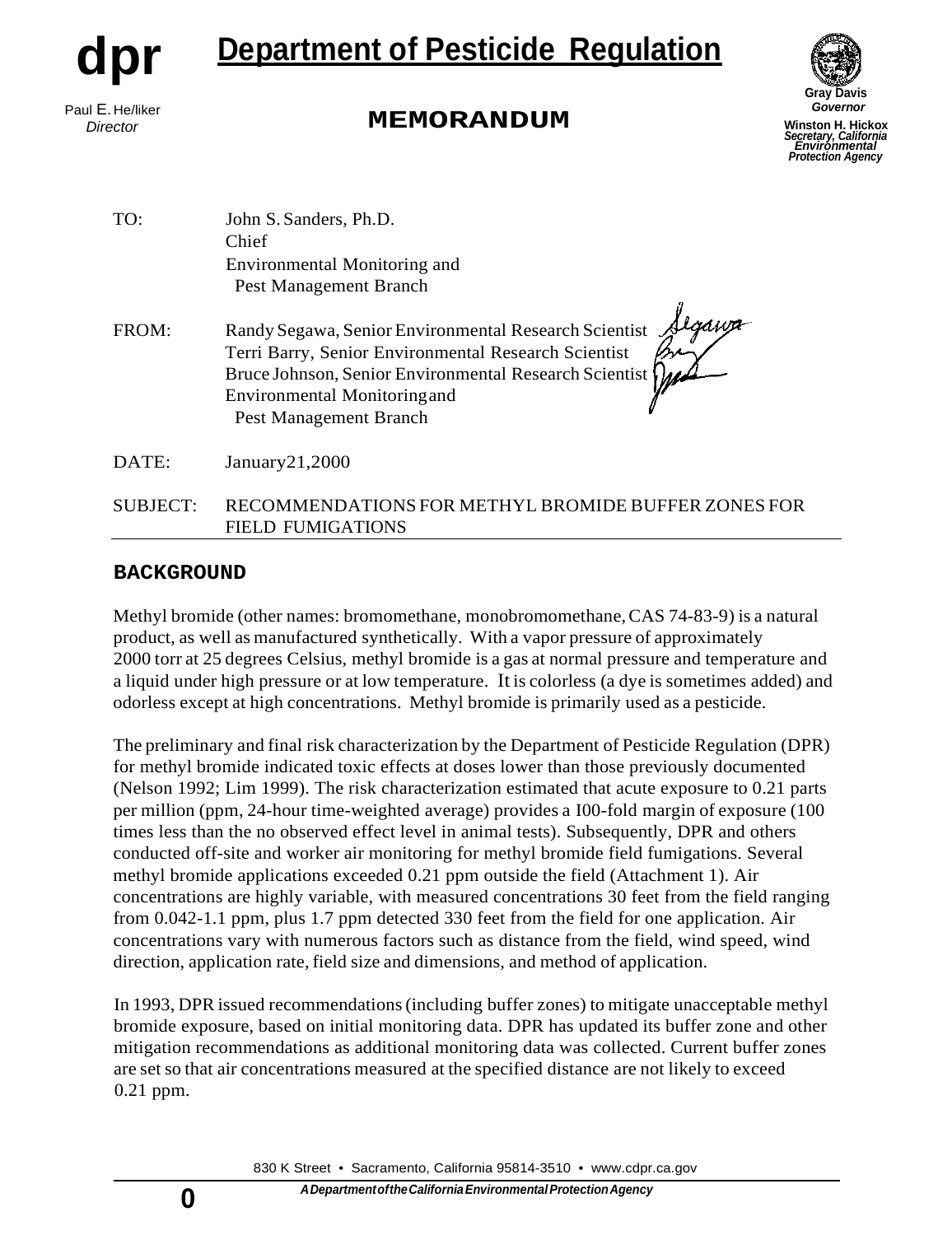This document explains the general method used by DPR to calculate buffer zones for methyl bromide field applications to mitigate acute (24-hour) exposure. This document also provides the basis for development of the criteria for spatially independent fields and buffer zone duration.

# **METHYL BROMIDE APPLICATION METHODS**

There are a number of methods of applying methyl bromide to agricultural fields, depending on the crop and target pest. Most involve injection beneath the soil surface with tractor-mounted chisels. Several different types of chisels are used and injection depth varies from 6 to 30 inches. Many, but not all, of these application methods also cover the field with a plastic tarpaulin during the injection process. Methyl bromide can be applied to flat fields (broadcast) or to fields with preformed beds. Tarpaulins used for broadcast applications are normally removed several days after fumigation. Tarpaulins used for bed applications normally stay in place throughout the growing season.

# **GENERAL PROCEDURE FOR DETERMINING BUFFER ZONES**

To gain an understanding of how different application techniques affected volatilization rates, DPR and others undertook a series of field monitoring projects to measure offsite air concentrations associated with a variety of different application types (Attachment I). Using the maximum offsite air concentration, DPR employed a "back-calculation" technique to determine the emission (flux) rates for various application types. These flux rates were in turn used to establish buffer zones for various application rates and number of acres, under a set of standardized meteorological conditions.

# **BACK-CALCULATION OF FLUX RATES**

One of the major drawbacks to field monitoring is that it can only determine air concentrations at specific locations at specific times. Extrapolating these data to other locations and times is usually very difficult due to variability in field size, amount of methyl bromide applied, weather, and other factors. To overcome this drawback, DPR uses methyl bromide monitoring data in conjunction with a computer model, the Industrial Source Complex (ISC) model to estimate the flux rate (U.S. EPA 1995). The ISC model simulates air concentrations based on three main factors: 1) characteristics of the pollution source, such as flux rate and dimensions of the field; 2) weather conditions at the time of emission, such as wind speed and wind direction; and 3) terrain over the downwind area, such as urban or rural geography.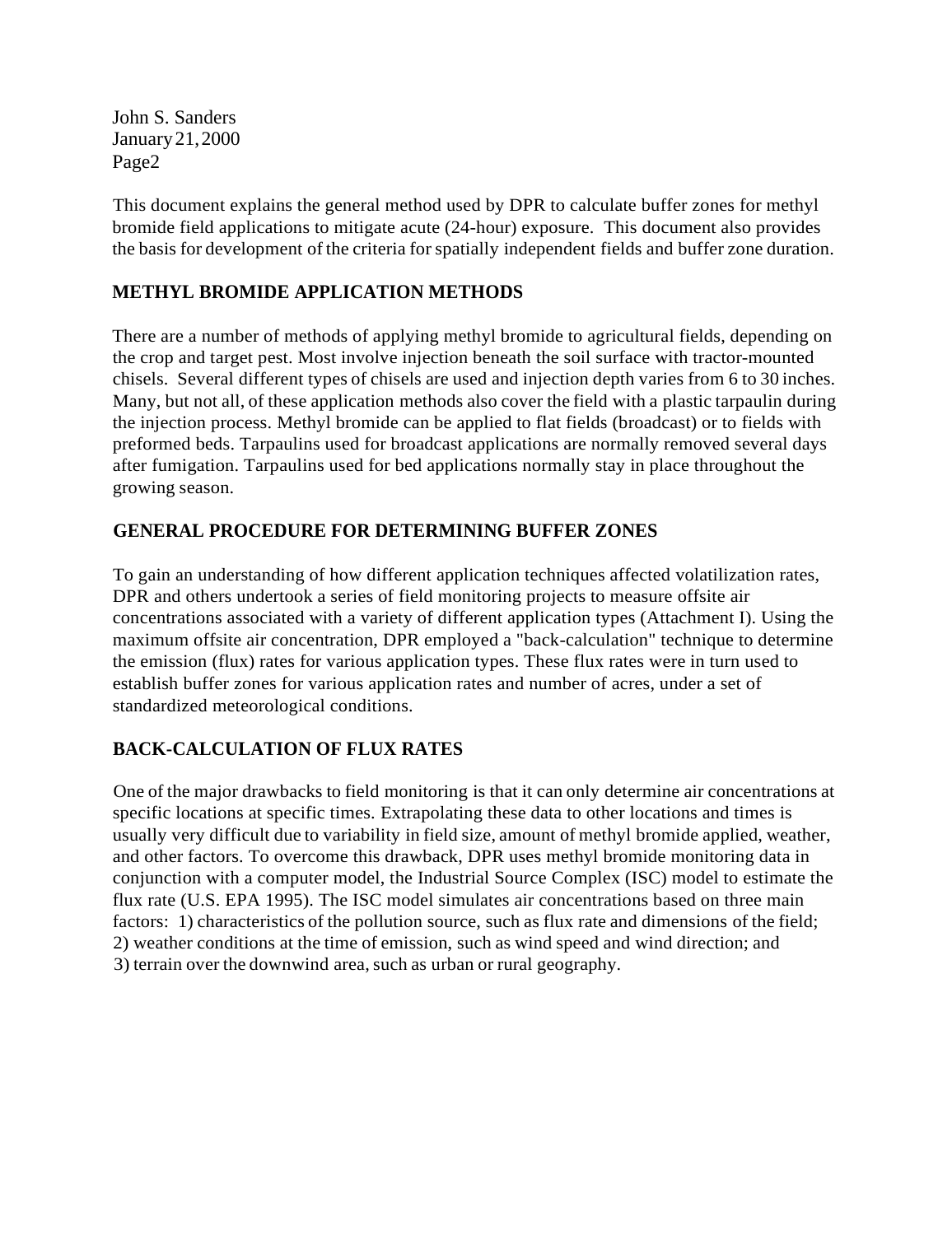It employs the standard Gaussian equation for estimating downwind air concentration:

$$
C(\mathbf{x}, \mathbf{y}, \mathbf{z}) = \underbrace{Of}(uy(x), u, (x))
$$
  
3.14u u y(x) u, (x)

where C(x,y,z) is the air concentration in micrograms per cubic meter ( $\mu$ g/m<sup>3</sup>) at downwind distance x in meters (m), centerline offset y (m) and height  $z$  (m); Q is the emission rate for the field in micrograms per second ( $\mu$ g/s, when normalized by area, the units are  $\mu$ g/m<sup>2</sup>s and the term flux is used); fis an empirical adjustment factor, a function ofx,y,z and the standard deviation oflateral (oy, meters, a function ofx) and vertical plume concentration spatial distribution (oz, meters, a function of x); and u is the wind speed (mis). An important feature in the Gaussian equation is the proportional relationshipbetweenfluxandair concentration. Assuming the ISC model provides estimates of offsite air concentrations that are correlated to measured offsite air concentrations, regression or "back-calculation"can be used to adjust an assumed flux rate in order to estimate the actual flux rate. This procedure is described in detail in Johnson et al. (1999). In a test of this procedure, measured flux rates were compared to back-calculated flux values and found to bewithin a factor of two (Ross et al. 1996).

This back-calculation may not estimate the true flux rate under all conditions. The ISC model does not account for all factors that influence air concentrations, such as diffusion. If the unaccounted factorshave little influence on air concentrations,then the back-calculatedfluxrate isassumed to be close to the true flux rate. But if the unaccounted factors play a major role in air concentrations, then the back-calculated flux rate accounts for the true flux rate plus the other factors. To compare fumigations, DPR expresses the flux rate over the peak 24-hour period as a proportion of the application rate, or "emission ratio."

# **FLUX RATES AND DESCRIPTIONS OF SPECIFIC APPLICATION METHODS**

The back-calculated flux rate for 43 monitored applications is given in Attachment **l,** and summarized inTable 1. The relative flux ratesare expressed as the proportion of applied methyl bromide volatilized during the peak 24-hour period, or emission ratio. For example, anemission ratio of0.20 indicates that 20 percent of the applied methyl bromide volatilizes during the 24 hours showing the highest air concentrations. The data show different emission ratios with different application methods. Based on these data, each application method is assigned an emission ratio to determine in part the sizeof the buffer zone.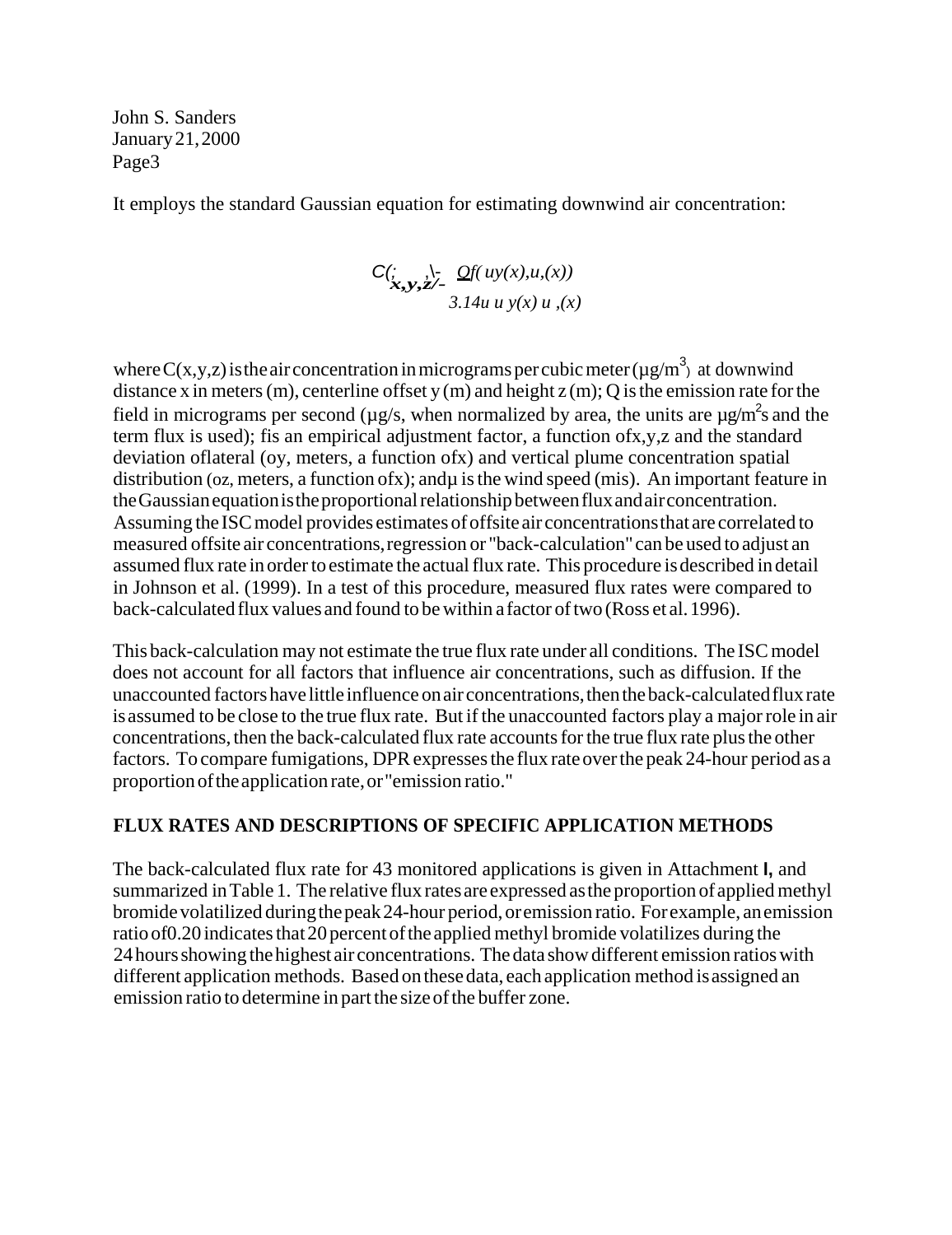The assigned emission ratio is the average emission ratio for the method, rounded to the nearest multiple of 0.05. The assigned emission ratio and standard meteorological conditions are input into the ISC model to determine the size of the buffer zones. The average emission ratio was selected rather than some higher percentile because the average provides the appropriate level of protection (see COMPARISON OF BUFFER ZONE DISTANCE TO MONITORING DATA). In addition, meteorological conditions have an offsetting effect on the flux rate. Meteorological conditions that have higher methyl bromide air concentrations (i.e., low wind speed, stable atmosphere) have lower flux rates (Majewski et al. 1995). Using a "worst-case" emission ratio together with "worst-case" meteorological conditions could cause misleading buffer zone sizes since the two worst-case conditions do not occur simultaneously.

Most of the application methods are described by the depth of injection, type of tarpaulin, and whether the application is to a flat field (broadcast) or preformed beds. Five application methods have adequate data to determine the emission ratio.

The **nontarpaulin/shallow/bed method** consists of rearward-curved or swept-back chisels. The tractor implements include closing shoes and a bed-shaper to seal the channels created by the chisels. This method has an injection depth of 10 to 15 inches, and a chisel spacing of 40 inches. The highest application rate monitored was 200 pounds per acre. Based on the results from three applications, the emission ratio assigned for this method should be 0.40.

The **nontarpaulin/deep/broadcast method** consists of forward-curved chisels. Tractor implements to seal the channels created by the chisels appear to have little effect on flux rates for this method. This method has an injection depth of20 inches, and a chisel spacing of 68 inches. The soil was not disturbed for at least 4 days (96 hours) following completion of the application. The highest application rate monitored was 400 pounds per acre. Based on the results from five applications, the emission ratio assigned for this method should be 0.40.

The **tarpaulin/deep/broadcast method** is similar to the nontarpaulin/deep/broadcast method. The only difference is the use of a tarpaulin. With only one application monitored for this method, the flux rate cannot be determined conclusively. However, it is unlikely that the flux rate exceeds the flux rate for the nontarpaulin method. Therefore, based on the results from one application and its similarity to the nontarpaulin method, the emission ratio assigned for this method should be 0.40.

The **tarpaulin/shallow/broadcast method** includes a Nobel Plow. This plow consists of horizontal v-shaped blades mounted by a vertical arm to the tool bar that inject methyl bromide laterally at a depth of 10 to 15 inches beneath the soil surface. Shovels used to open and close the soil over the leading edge of the tarpaulin are equipped with two conventional vertical chisels on each end of the tool bar. The tarpaulin is laid down simultaneously (with fumigant injection) by tarpaulin-laying equipment mounted on the application tractor. For the monitored fields, the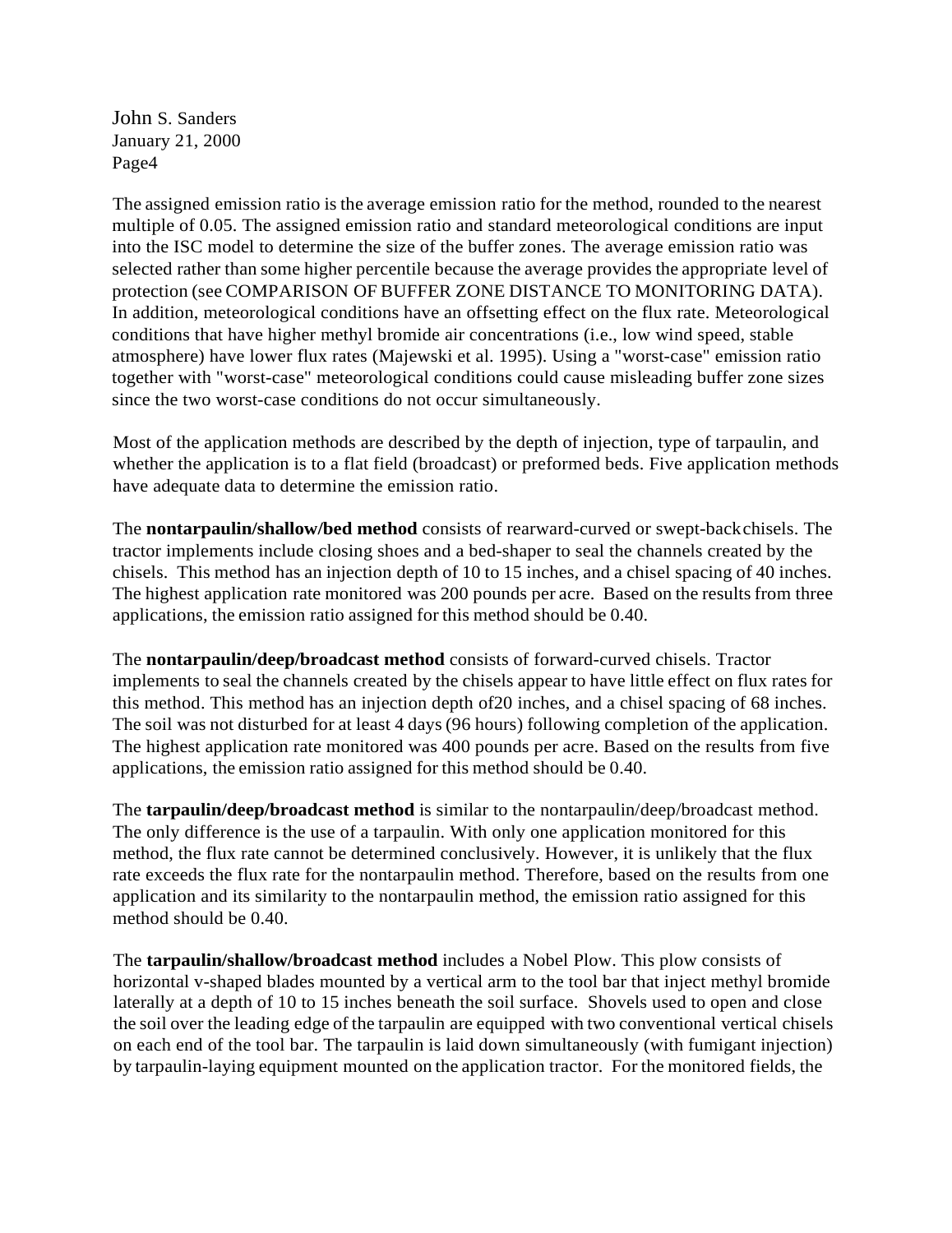tarpaulin remained in place for at least 5 days. The highest application rate monitored was 400 pounds per acre.

Various types of tarpaulins were monitored with the tarpaulin/shallow/broadcast method. Most were "high barrier" tarpaulins with permeabilities between 5 and 8 milliliters of methyl bromide per hour per square meter per 1000 ppm at 30 degrees Celsius. The most consistent results were obtained with these tarpaulins. Inexplicably, applications monitored with other tarpaulins having lower permeabilities had flux rates equal or exceeding the less permeable tarpaulins. The lower permeability tarpaulins should not be used until these results can be explained. Based on the results from 13 applications using "high barrier" tarpaulins, the emission ratio assigned for this method should be 0.25.

There are several types of **tarpaulin/shallow/bed application methods.** All methods utilize rearward-curved chisels, with an injection depth of 6 to 15 inches. The methods vary with the type of implements used to close the channels created by the chisels. Some use closing shoes and compaction rollers, others use various types of bed shapers. The highest application rate monitored was 250 pounds per acre. Most of these methods appear to have very similar flux rates. Based on the results from nine applications, the emission ratio assigned for this method should be 0.80.

The **drip system-hot gas method** applies methyl bromide through a subsurface drip irrigation system to tarpaulin-covered beds. The flux rates for this system approach I00 percent of the applied methyl bromide. This method should only be used if precautions are taken to avoid leaks in the system. For example, all fittings and emitters should be buried in the soil. All drip tubing and irrigation system connections should be checked for blockage. The tarpaulin should be inspected for tears, holes, or improperly secured edges prior to fumigating. All fittings above ground and outside of the tarpaulin should be pressure tested. All apparent leaks should be eliminated prior to the fumigation. Prior to disconnecting any line containing methyl bromide, the system should be purged of methyl bromide. All disconnected lines leading into the treated field should be secured to prevent gas from escaping. Based on the results from three applications and high potential for leaks, the emission ratio assigned for this method should be 1.0.

# **STANDARD METEOROLOGICAL CONDITIONS**

Based on analysis of two initial methyl bromide studies, DPR chose "standard" weather conditions consisting of C stability, 1.4 mis, 24-hour constant wind speed and 24-hour constant wind direction were used. With these conditions the 24-hour average air concentrations were adequately characterized in two studies. An alternative to using a standard set of weather condition is to use historical weather data from various locations throughout the state of California. The Air Resources Board recommends that Air Pollution Control Districts use this method for permitting stationary sources. This method is arguably a more scientifically sound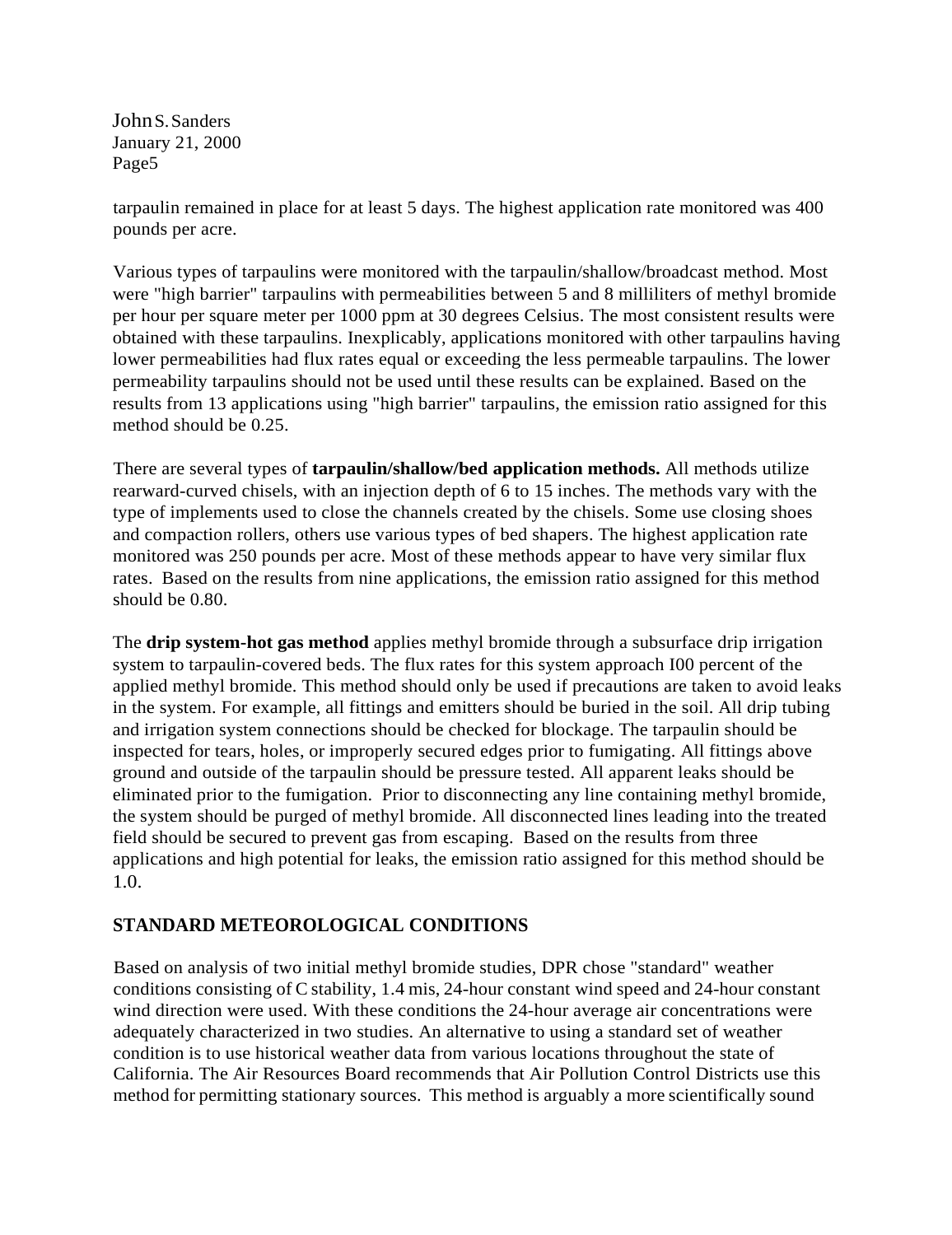approach than the current methods. However, developing buffer zone tables using this method will require a substantial investment of staff time and departmental computer resources. In addition, there are several decision points that will require clear, consistent policy determinations before analysis and development of buffer zone tables can be completed.

For this type of analysis, a minimum of five years of weather data from each site is required. A minimum of one site from each area or region in the state where methyl bromide is used is required, in order for the analysis to be considered complete. We would need to determine the boundaries each site represents. The product of this analysis is a table containing required buffer zone lengths for a range of applications rates to fields of various sizes. To obtain these required buffer zone lengths, the ISC model must first be run for combinations of acreage and application rates using the five years of historical weather from each location. Twenty-four hour time weighted average air concentrations surrounding the field on each day are produced. These 24-hour time-weighted average air concentrations can be either a static midnight to midnight time-weighted average (the usual practice), or a running 24-hour time-weighted average. Obtaining a running 24-hour time-weighted average is more difficult and may require additional processing of model output before a buffer zone can be determined. Ultimately, the length of buffer zones required for the same acreage and application rate for each 24-hour period during the five years must be obtained and stored. A distribution of all buffer zone lengths for the five years of data is then assembled. From this distribution of buffer zone lengths, any percentile can be chosen. For example, the 95th percentile buffer zone length is that buffer zone length beyond which air concentrations would not exceed the target level during 95% of all future application events, provided the five years of weather data adequately represents the universe of weather conditions at the site. Choice of the absolute worst-case (longest buffer) versus some percentile (e.g., 95th percentile) is a policy decision that must be made before the table can be developed. Buffer zone tables can be developed for individual regions. It is likely that some counties would have more than one region and buffer zone table, making the regulatory program complex. Alternatively, a statewide, uniform buffer zone table can be developed. Merging of buffer zone distributions from multiple locations can aid in developing a statewide table.

Based upon the current format of the buffer zone tables, the buffer zone table to be developed using these methods has potentially 1600 cells - 1 to 40 acres in one-acre steps and 30 pounds/acre-day to 225 pounds/acre-day flux. Obviously, producing 1600 buffer zone length distributions to fill each cell of a table, potentially for each air basin, represents a substantial effort. Alternatively, a smaller number of cells in this table (or tables) would be filled with modeling results and the remainder of the required buffer zones could be estimated by numerical interpolation. This will be a reasonable solution as long as the changes in buffer zone length with flux rate and acreage can be represented by smooth functions. It is likely that tables for individual air basins would satisfy this requirement. However, it is not clear whether a statewide table could be filled using thismethod.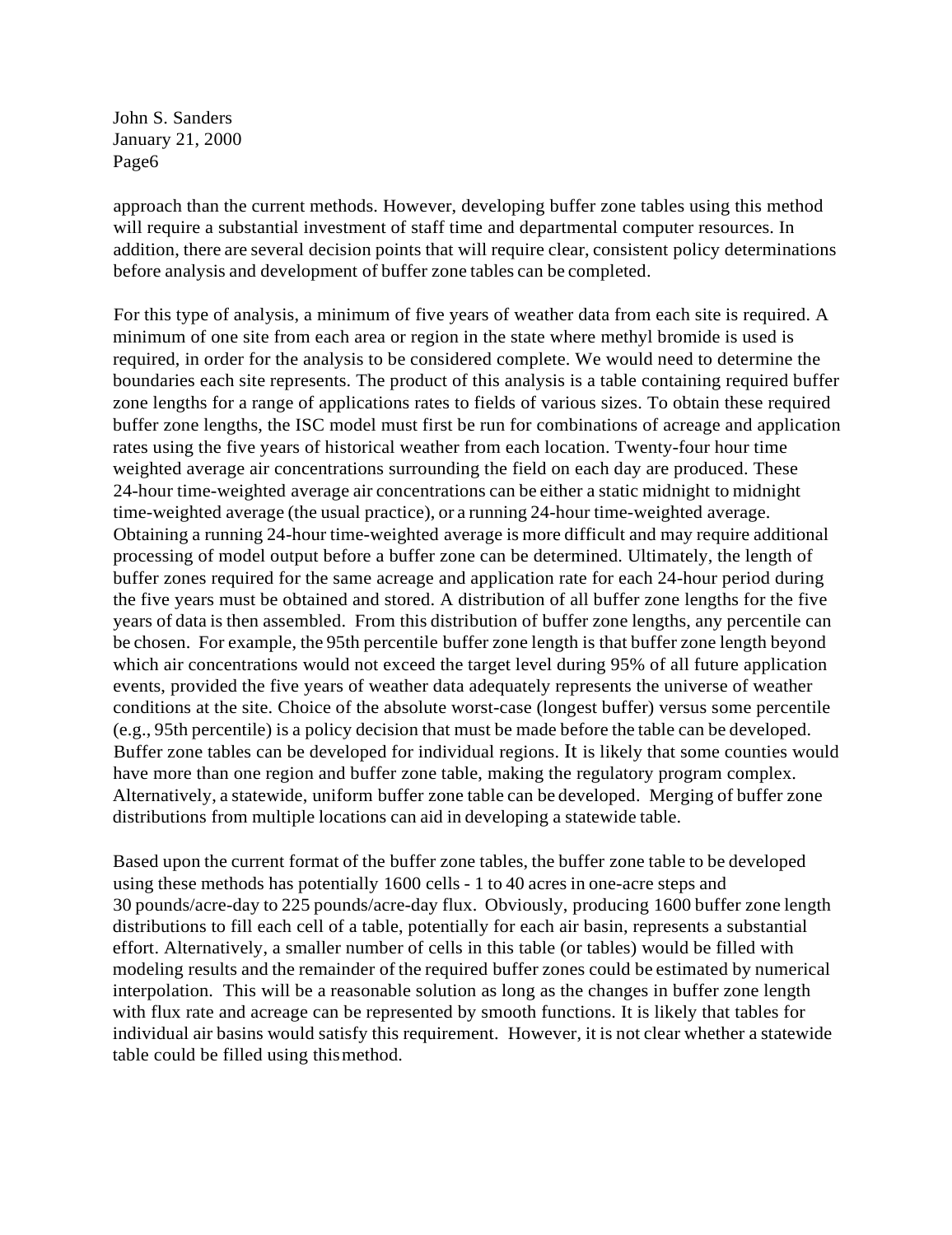# **EMPIRICAL EQUATIONS**

Assuming standard weather conditions, buffer zone size varies with field size and flux rate. As discussed previously, there are 1600 possible buffer zones, based on combinations of field size and flux rate. Rather than modeling all 1600 combinations, the downwind centerline concentrations were fitted with an empirical equation. Buffer zones were calculated utilizing standard weather conditions (constant wind direction for 24 hours, C stability, 1.4 meters/second wind speed) and simulating maximum flux rates for eight selected acreages. The simulations utilized ISC and estimated concentrations at a downwind centerline transect. The resulting concentrations/distance table for each acreage was fit with an empirical function. The function was incorporated into a FORTRAN program, which utilized the function to interpolate values into a table of buffer zones covering I to 40 acres and 30 to 400 pounds/acre-day emissions. These calculations assume that flux rate is proportional to application rate (i.e., doubling the application rate doubles theflux rate).

The ISC (98356) model was utilized to calculate downwind air concentrations for eight different field sizes: 0.8, 3.2, 7.2, 12.8, 20.1, 28.9, 39.3 and 51.4 acres. The resulting downwind distance and concentration functions were fit with function #1498 from TableCurve (Jandel Scientific 1989). This function is

$$
y^l = a + bx2\ln(x) + cx^{0.5}\ln(x)
$$

where  $x =$  distance (m);  $y =$  concentration ( $\mu$ g/m3); a, b, care coefficients that vary with acreage.

This particular function adequately characterized the downwind decline in air concentrations over the range of distances and acreages. For each acreage, the particular coefficients, a,b,c were determined with least squares analysis.

After determining the eight sets of coefficients, a FORTRAN program (Attachment 2) was written that utilized the eight empirical functions in combination with a cubic spline interpolation routine to determine the buffer zone distance for each tabulated flux rate. A series of 24 values covering the table were compared to simulated values and found to be within 2%. The determination of the empirical equations is explained in detail in Attachment 2.

# **CREATION OF BUFFER ZONE TABLE**

The empirical equation derived above was used to calculate the distance to 0.21 ppm for field sizes of 1 to 40 acres, and flux rates of 30 to 400 pounds per acre-day (Table 1). The 40-acre and 400 pounds per acre limits were chosen because these were the largest field and application rates monitored (Attachment 1). As discussed previously, each application method is assigned an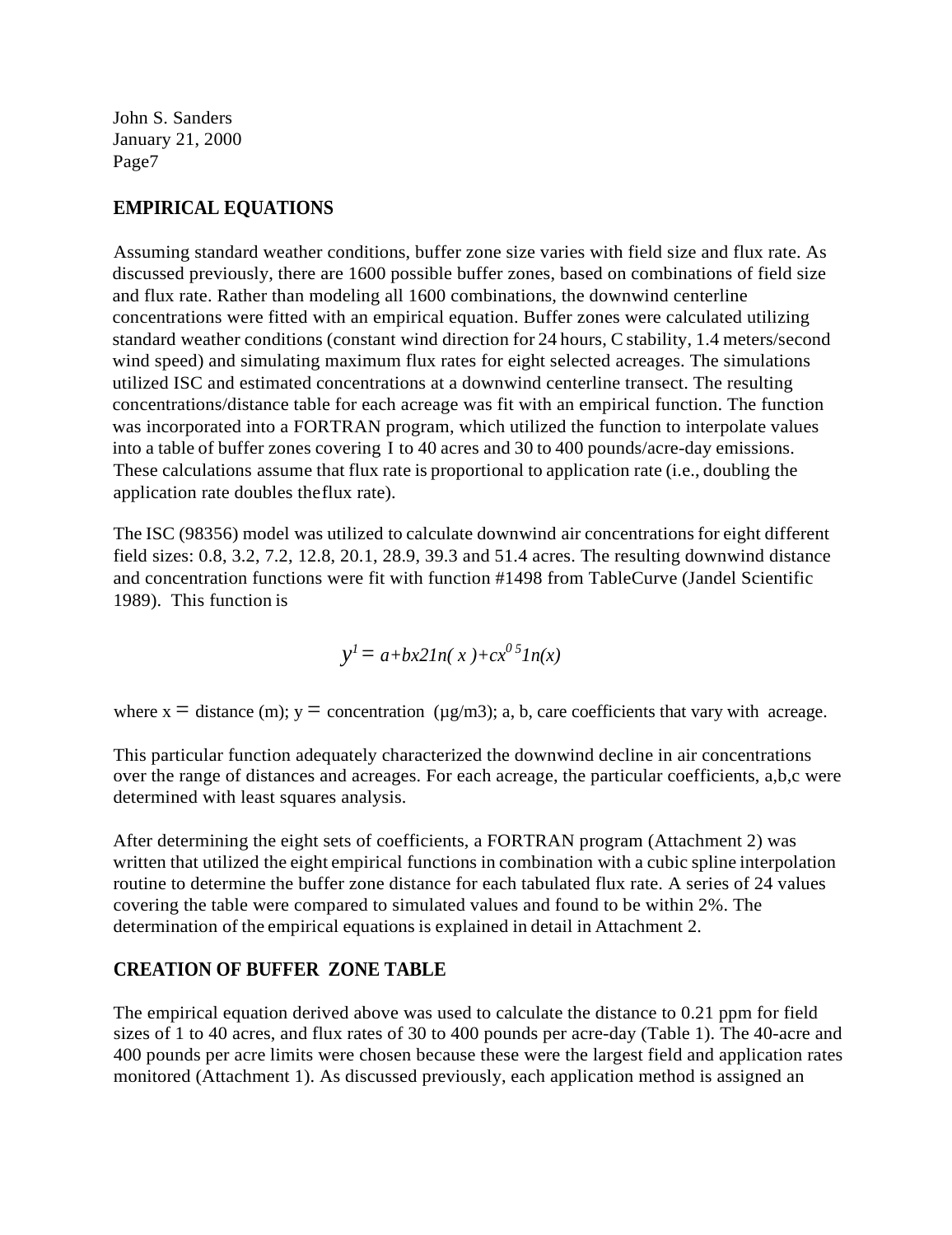emissionratio, or proportion of appliedmethyl bromide volatilized in 24 hours. The relationship between the absolute flux rate and emission ratios is shown by the following equation:

application rate x emission ratio  $=$  absolute flux rate

Buffer zone tables can be created **in** two ways. One way is to use Table 1 (which lists the absolute fluxrates) and look up the appropriate buffer zone by multiplying the application rate by the emission ratio assigned to the method. A second way isto create separate buffer zone tables for each application method by dividing the emission ratio into the absolute flux rates listed **in** Table 1. The buffer zone isthen determined by looking up the application rate. The first method handles multiple application methods more efficiently. The second method is simpler to use since no calculations are necessary. The buffer zones described here are the distance at which 0.21 ppm for 24 hours is unlikely to occur. These buffer zones are appropriate for residents and other people who may be near fumigations for 24 hours.

People who are near fumigations for a shorter period of time, such as workers can have equivalent safety with shorter buffer zones. The 0.21 ppm target level is a 24-hour time-weighted average. If exposure islimited to12 hours, the equivalent targetlevelis 0.42 ppm. Buffer zones for a 12-hour exposure are shown in Table 2.

# **COMPARISON OF BUFFER ZONE DISTANCE TO MONITORING DATA**

Toevaluate the safety provided by the buffer zones, the buffer zone tabledistancewas compared to the distance to 0.21 ppm for each monitored field. The furthest distance to 0.21 ppm for each field wasdetermined by using the measured air concentrations and onsite meteorological data specific to each field, and the ISC model. The back-calculated flux rate, specific field dimensions, and onsite weather data were input into the ISC model. Details of this procedure are described in Johnson, et al. (1999). For the 43 applications for which the back-calculation can be done, 34 used recommended application methods (9 applications used very high barrier or virtually impermeable tarpaulins thatare not recommended). The buffer zone tabledistancewas greater than the distance to 0.21 ppm estimated by the ISC model for 33 of the 34 applications. On average, the buffer zone table distance exceeded the distance to 0.21 ppm by 520%, with a median of 400% (Table 3). We made these calculations when the monitoring data were originally analyzed, using unadjusted air concentrations and the first version of the ISC model. DPR is updating these calculations using the adjusted air concentrations and version 3 of the ISC model.

# **CRITERIA FOR INDEPENDENT FIELDS**

Determining the criteria for independent fields is important to develop requirements for nearby, same-day treatments. The basis for these criteria is composed of two components: 1) a computer simulation analysis of two 40 acre fields at a distance of 1300 feet apart (1/4 mile),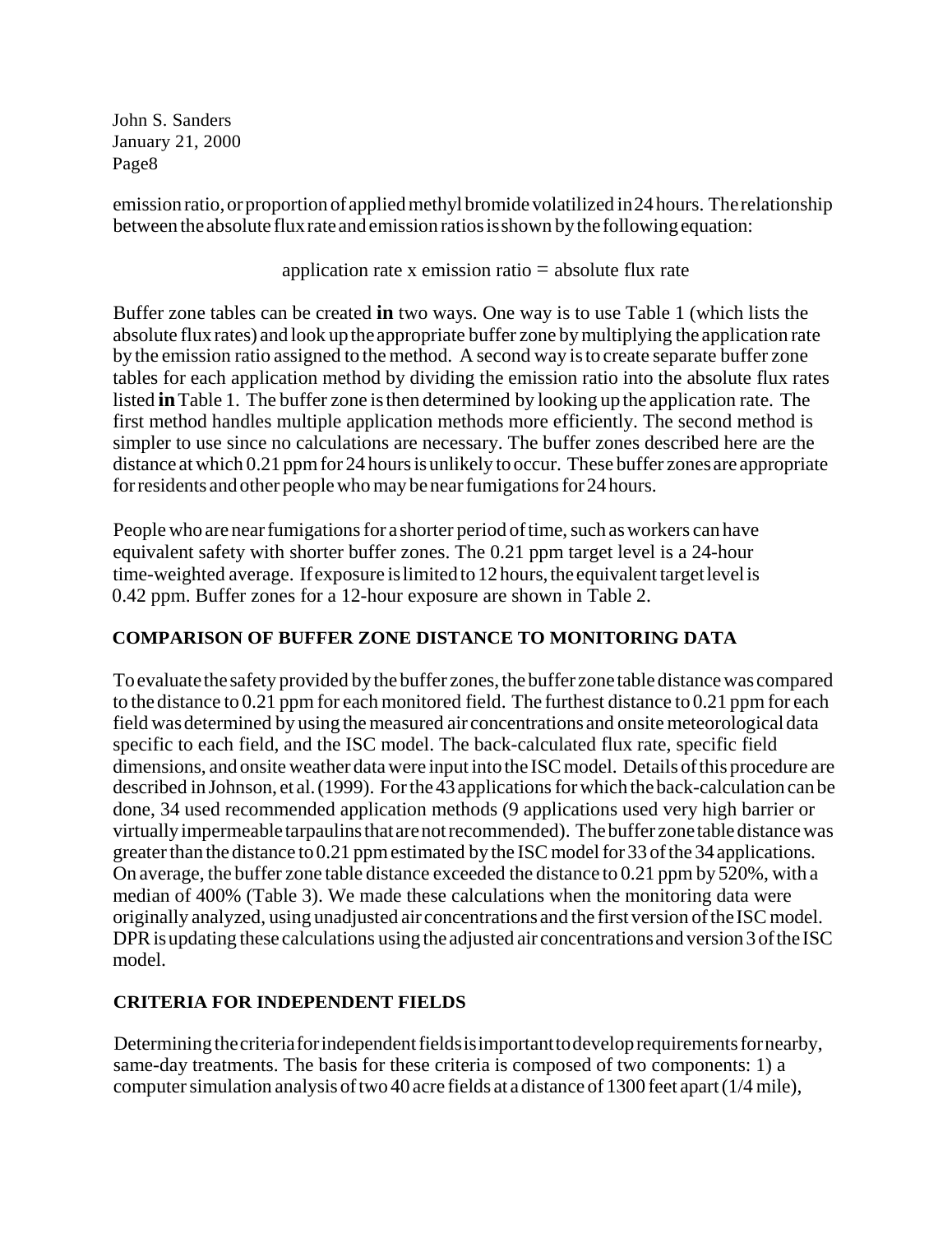chosen because that distance was familiar to county agricultural commissioners; and 2) an analysis of wind direction data from seven counties where methyl bromide principally was used. DPR used the wind direction data to quantify the probability of interaction between two fields.

In the computer simulations, two 40-acre fields were placed 1300 feet apart (396m) from edge to edge, aligned on a north-south line. Each field consisted of sixteen, I 00 m x 100 m subsources. The wind direction was set successively at 360, 350, 340, 330, 320, 310 degrees. Meteorological conditions were C stability and wind speed at 1.4 *mis*. The flux rate was set at  $100 \mu g/m^2 s$ . At 330 degrees, the buffer zone for the northern field ceased to be influenced by the emissions from the southern field. Therefore, wind blowing either north or south in  $\pm 30$  degree sector from a north-south alignment would cause the buffer zones based on an isolated field to be inadequate because plume additivity would lengthen the needed buffer zone from the downwind edge of the downwind field. For two 40-acre fields on a north-south alignment and 1300 feet apart, wind blowing towards 210 to 330 degrees or towards 30 to 150 degrees would cause no interaction between the downwind plumes originating from the two fields.

**Wind direction probabilities.** The 1990 pesticide use report was used to determine counties with the largest methyl bromide use.. The seven largest counties were San Joaquin, Monterey, Santa Barbara, Tulare, Fresno, Ventura and Kem. Within each of these counties, one-year period of meteorological data was obtained from California Irrigation Management Information System (CIMIS) stations. Not all stations were able to provide a full year. The data obtained was as follows:

#### **CIMIS**

| Station | County        | Dates of data                      |
|---------|---------------|------------------------------------|
| 042     | San Joaquin   | 11/91-10/92 (missing most of 8/92) |
| 037     | Monterey      | 10/91-7/92 (missing 8,9/92 -2 mos) |
| 064     | Santa Barbara | 11/91-10/92 (missing 4 days 10/92) |
| 086     | Tulare        | 11/91-10/92 (missing 2 days 10/92) |
| 002     | Fresno        | 10/91-9/92                         |
| 101     | Ventura       | 10/91-9/92                         |
| 093     | Kem           | 10/91-9/92                         |

A computer program was written which analyzed each day of wind direction and determined what the maximum angular difference was between those directions. A histogram was created in increments of 10 degrees, from O to 360 degrees and a cumulative histogram was produced for each station which indicated the fraction of days which had less than or equal to a given wind direction variation during the day. Of the seven stations, the maximum value for 60 degrees was Ventura, with a figure of37 days ourof366, since this included a leap year.

**Calculation.** The final calculation brings together these data to estimate the probability that two 40-acre fields at a 1300-foot separation would interact. Amongst the seven counties studied, for 1991-92 the probability that the wind direction for an entire day varies by less than 60 degrees is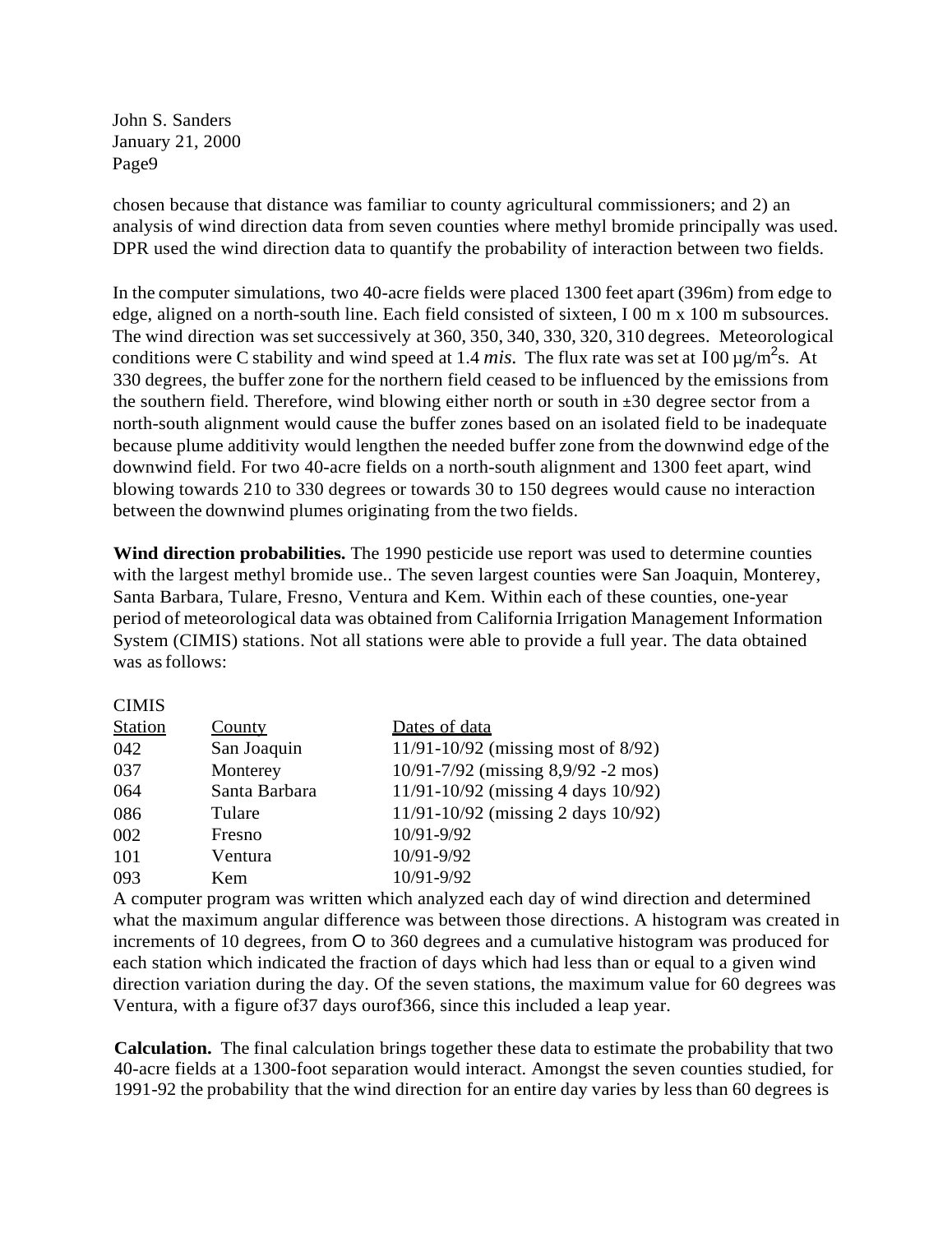no more than 37/366=0. l 0. The probability with reference to a given wind direction, that two fields are located within a 60 degree sector of each other is 60/360=0. l 7. The probability that the two fields will interact is then  $(0.10)(0.17)(2)=0.034$ . The factor "two" in the equation arises from the two possible ways of arranging the fields within the 60 degree sector *(i.e.* wind could blow north or south). Therefore, given two 40 acre fields separated by 1300 feet and using the standard conditions, the probability that the buffer zone would be inadequate is 3.4% in Ventura, the worst case county.

#### **BUFFER ZONE DURATION**

Peak concentrations and flux rates ge\_nerally occurred during the first 36-hour period from start of application (Table 4). Buffer zones based on that peak must remain in place some period of time following application as volatilization diminishes. Using the decrease in flux rates over time and the standard weather conditions described above, no buffer zone is necessary two to three days following fumigation, depending on the method of application. In other words, air concentrations are less than 0.21 ppm at the edge of the treated area, as;mming standard weather conditions, and the flux rate two or three days following fumigation. Flux rates are higher during tarpaulin removal in comparison to the day before tarpaulin removal, generally five to six days following fumigation. However, air concentrations are less than 0.21 ppm at the edge of the treated area, assuming standard weather conditions and the flux rate during tarpaulin removal. Based on this analysis, the recommended buffer zone duration is three days following the start of fumigation, or approximately 60 hours following the end of fumigation.

#### **BUFFER ZONE DEFINITION AND DISCUSSION**

The proposed buffer zone sizes, measurement, and duration are described in detail and very rigid. The specificity and precision of the buffer zone requirements are necessary for enforcement (i.e., to determine compliance). However, air concentrations vary with numerous factors. Some of these factors may provide the opportunity to adjust the buffer zones for local conditions. The buffer zone size is a fixed distance for any given application rate, number of acres, and application method. The fixed buffer zone sizes are used to set a standard for enforcement. The fixed buffer zone sizes do not imply fixed or constant air concentration. There is a general relationship between distance and concentration, with lower concentrations at farther distances. However, air concentrations at the buffer zone distance are variable. The buffer zone distance cannot be used as a surrogate for estimating air concentrations. For example, if the buffer zone distance is 200 feet, this does not mean that the air concentration is always 0.21 ppm at 200 feet. In fact, air concentrations should be less than 0.21 ppm almost all of the time at the buffer zone distance. Similarly, if someone is 190 feet away from the application, this does not mean that he/she will be exposed to a harmful amount of methyl bromide.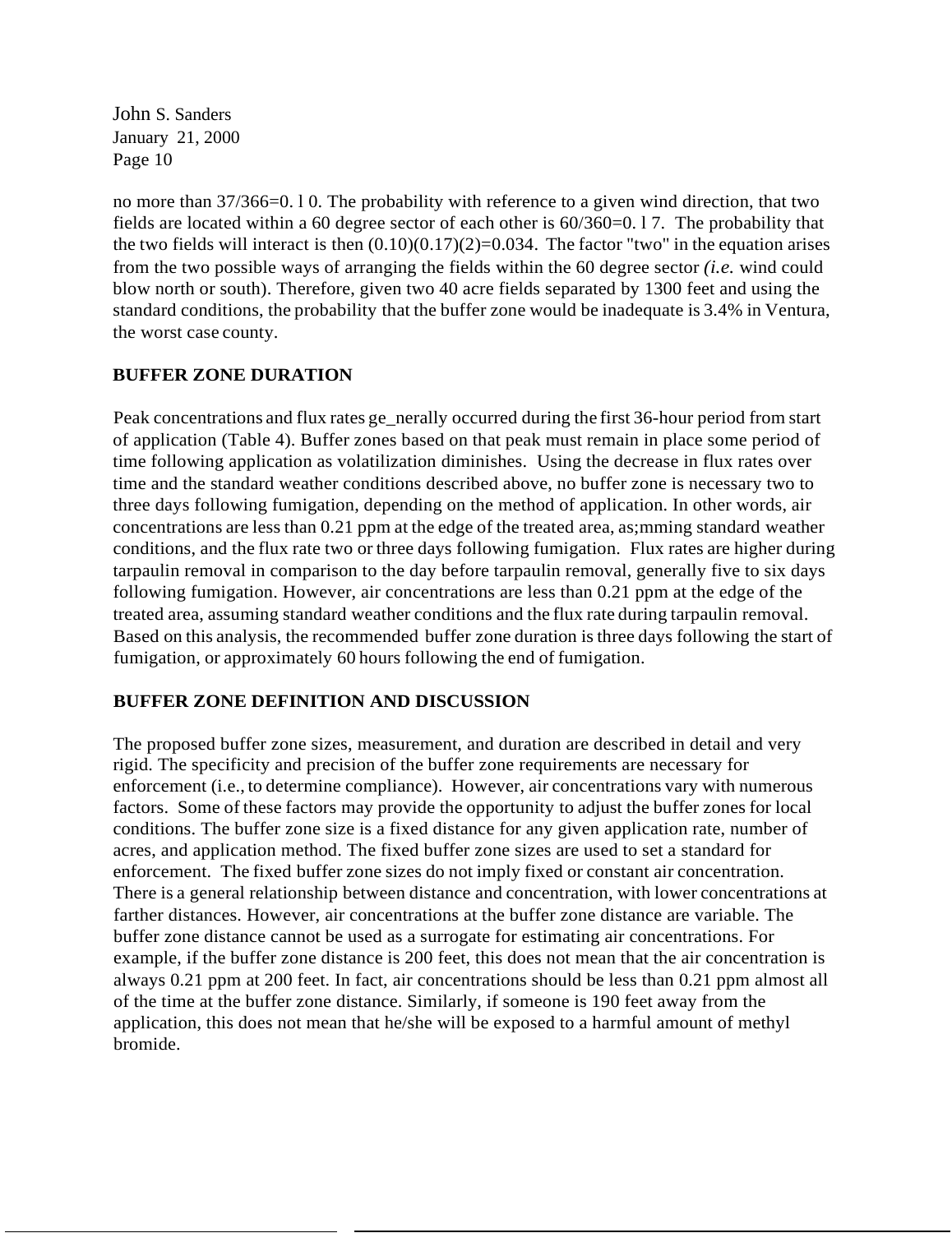The buffer zone depends on two main factors, the flux rate and weather conditions. The flux rate was determined from 43 monitored fumigations. Most if not all of the monitored fumigations appeared to be high quality applications, with the tarpaulins remaining intact, few methyl bromide leaks, correct calibration, etc. Methods of application that are different from those monitored, may have a higher or lower flux rate than anticipated.

DPR chose "conservative" weather conditions to determine the size of the buffer zones. These weather conditions may not be appropriate for all regions of California at all times. Monitoring was conducted in several areas during several seasons, so that most regional and seasonal differences should be accounted for. However, detailed evaluation of historical weather data may show regional orseasonal differences that would lead to higher or lower air concentrations than currently estimated. Height of inversion layers was not measured for any of the studies. The ISC model indicates that an inversion of 100 feet or less will cause higher methyl bromide air concentrations.

The buffer zone is not an exclusion zone meant to prohibit entry throughout the buffer zone duration. People may spend short periods of time inside the buffer zone and not exceed an exposure of0.21 ppm, as a 24-hour average. Since 0.21 ppm is a time-weighted average, the equivalent concentration increases linearly as the duration of exposure decreases. For example, 0.21 ppm for 24 hours is equivalent to 0.42 ppm for 12 hours, or 5 ppm for 1 hour. The buffer zone is measured to the property line to provide a common benchmark for enforcement. In reality, people rarely spend 24 hours near property lines. Similarly, if the adjoining property is another agricultural field, pasture, or other area where people spend little time, the property line may be an inappropriate benchmark for the buffer zone distance.

Monitoring data shows that the peak air concentrations for methyl bromide occur within 24 - 36 hours of the start of application, and decline over several days. Buffer zones distances are established for 60 hours, based on the peak 24-hour air concentration. The buffer zone distance is fixed for 60 hours primarily for ease of enforcement. A shorter buffer distance would provide equivalent protection during the latter parts of the time period.

Buffer zone distances are based on the highest downwind air concentrations. Air concentrations in the upwind direction are much lower than the downwind direction. However, since methyl bromide continues to volatilize for several days, it is problematic to establish different buffer zone distances in different directions. Once methyl bromide is applied, volatilization cannot be stopped. If the wind direction changes because of diurnal variation or other changes in weather conditions, the upwind direction during fumigation may be the downwind direction several hours or days afterfumigation.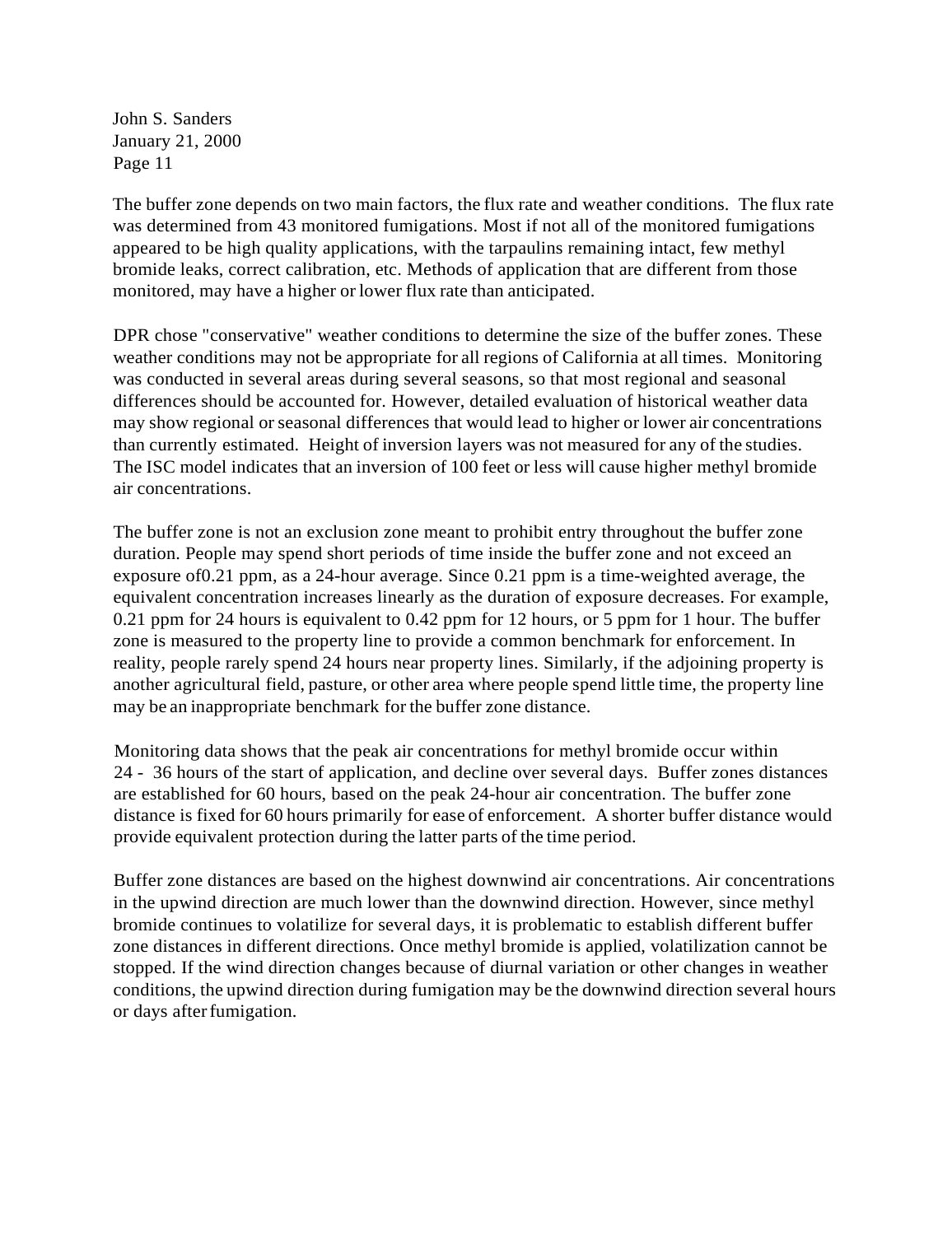#### **MINIMUM BUFFER ZONES AND SENSITIVE AREAS**

The data show that 0.21 ppm is not exceeded even with no buffer zone in some cases, using both empirical data and computer modeling. While the data may support no buffer in some cases, a minimum buffer or a larger buffer for "sensitive areas" should be required for several reasons. 1) *Flux Variability Within Field:* We assume that flux rate is the same across the entire field. It is likely that variation in soil type, tarpaulin permeability, leaks in the tarpaulin, application method, etc. cause variation in the flux within a field; some areas have lower flux, some areas have higher flux. We have no estimate as to the variation of the flux magnitude within a field, or the size of the areas that may have a higher flux rate. If there are significantly large areas with higher flux rates within a field, a larger buffer zone may be necessary. It is likely that the flux variability has greater impact on smaller fields in comparison to larger fields. For example, if a two-acre field has an area 100 x 100 feet with twice the normal flux rate this comprises 11 percent of the field. A 20-acre field with an area I 00 x 100 feet with high flux only comprises only one percent of the field; 2) *Diffusion and Other Unaccounted Factors:* The ISC model calculates the methyl bromide.air concentration based solely on air movement. If wind speed is zero, the ISC model cannot predict air concentrations. For a few monitored fields, wind speed was zero for long periods of time and the ISC model did not match the monitoring data, and a flux rate could not be determined (Attachment 1). If wind speed is near zero, diffusion may have a significant role in determining air concentrations and could cause higher than expected air concentrations near the edge of the field. Other factors unaccounted for by the ISC model may also effect air concentrations, such as swirling winds. The effect of flux variability and diffusion on air concentrations cannot be quantified with the available data; 3) *Receptor Height:* Monitoring data and the ISC model indicate that air concentrations vary with height or vertical distance above the field; the air concentration decreases with increasing height. This effect is more pronounced if the horizontal distance from the field is small. All monitoring and modeling is conducted at a height of four feet. Exposure may be higher than indicated by the data for small children or kneeling workers, especially if they are close to the field.

The buffer zones can be minimized by limiting the application rate and number of acres fumigated. In addition, the monitoring data indicate that the lowest air concentrations are associated with broadcast applications and a normal high barrier tarpaulin (method 5 in the permit conditions) conducted during non-winter months in coastal areas. This specific type of application can be used where sensitive areas are nearby. The permit conditions include a separate table for these types of fumigations. Since the data indicate that no buffer zone is necessary, whether this table should lie retained or not is a policy decision.

#### **CHANGES FROM PERMIT CONDITIONS**

DPR issued suggested permit conditions for methyl bromide field fumigations to county agricultural commissioners in 1993. The county agricultural commissioners use the suggested permit conditions as a guide to modify the restricted materials permits within their jurisdiction.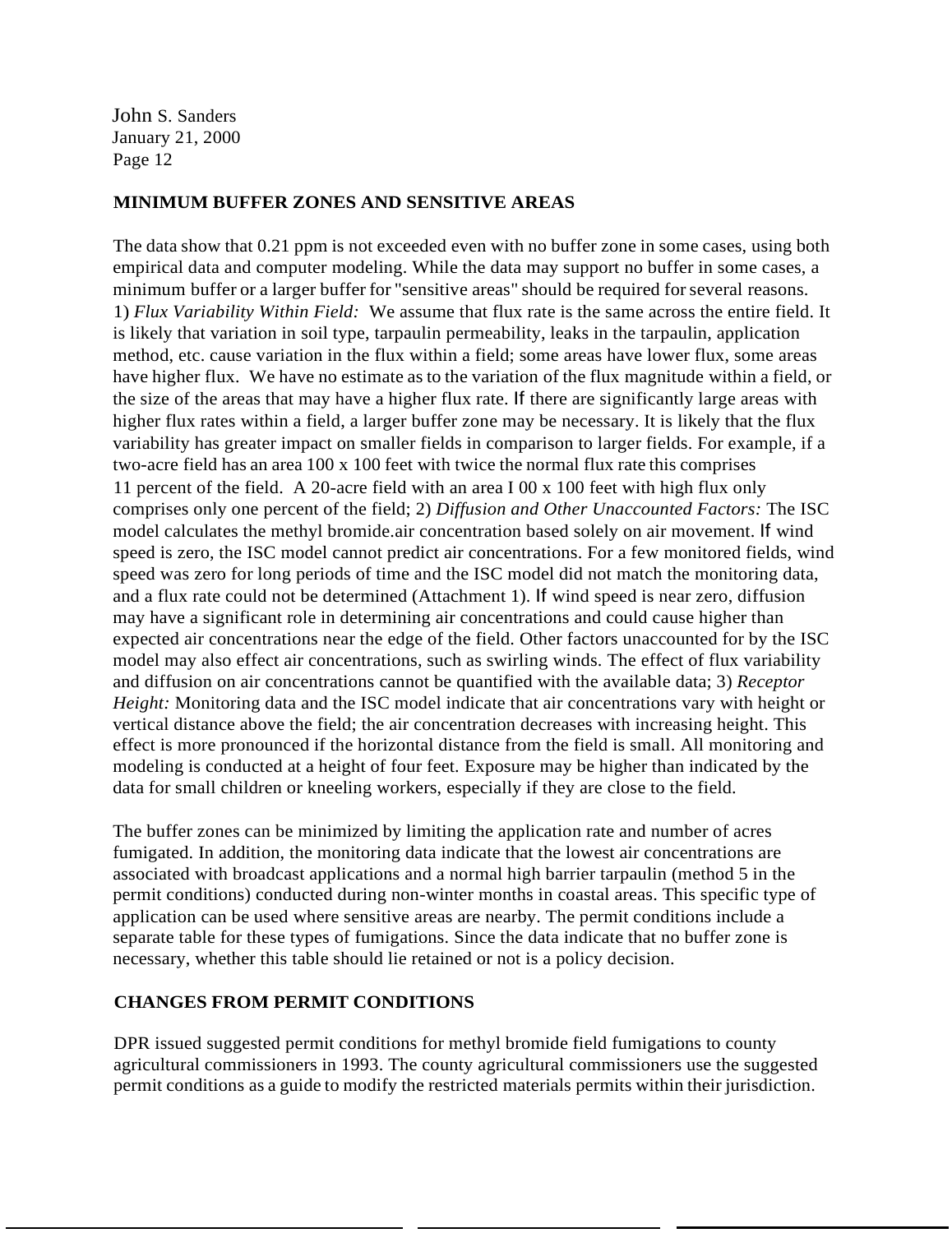The suggested permit conditions have been updated several times to incorporate data from additional monitoring. The permit conditions form the foundation of these recommendations for statewide regulations. However, there are some significant differences between the permit conditions and these recommendations. Table 5 summarizes the changes for buffer zones.

**Application Method Changes.** The recommended application methods have been reorganized. Some methods have been dropped and others have been combined. Some methods have been combined for buffer zone purposes. However, they may remain separate because of worker safety requirements.

As shown in Table 4, the following methods should no longer be used: 1.1, 7, 8, 8.1, and 11.1. Methods 1.1, 7, and 8 employ a "winged chisel" and may be significantly different from other application methods. No monitoring data is available for methods using a winged chisel. Methods 8.1 and 11.1 use a "very high barrier" tarpaulin. There is conflicting monitoring data for these methods, some show lower air concentrations and others show higher air concentrations in comparison with the standard "high barrier" tarpaulin. These methods should not be used until the monitoring data are more conclusive.

In terms of buffer zone requirements, the monitoring indicates little if any difference between some methods. These methods have been combined for buffer zone purposes. All non-tarpaulin and deep injection methods (Methods 1, 2, 3, 11, 11.2) have been combined for buffer zone purposes. Monitoring data for the non-tarpaulin methods (Methods 1, 2 and 3) are very similar. There is little or no data for the deep injection methods with tarpaulins (Methods 11 and 11.2). However, it is likely that air concentrations for tarpaulin methods are no higher than methods without a tarpaulin. This is a change from the permit conditions when it was assumed that air concentrations from deep injections with a tarpaulin (Methods 11 and 11.2) were the same as shallow injections with a tarpaulin (Methods 4 and 5). Reevaluation of the method descriptions shows that Methods 11 and 11.2 are more similar to Methods 2 and 3, rather than Methods 4 and 5.

The only difference between Methods 4 and 5 was worker safety requirements. These methods have been combined for buffer zone purposes.

The monitoring data for tarpaulin/shallow/bed methods (9, 9.1, 10) are very difficult to interpret. Recent monitoring data shows that most, if not all, tarpaulin/shallow/bed fumigation methods have higher flux rates than broadcast methods. The data comparing different bed fumigation methods is much less conclusive. There are significant differences in the injection methods and fumigation equipment. However, these method differences may or may not make a difference in air concentrations. Until more conclusive data can be collected, these methods should be combined.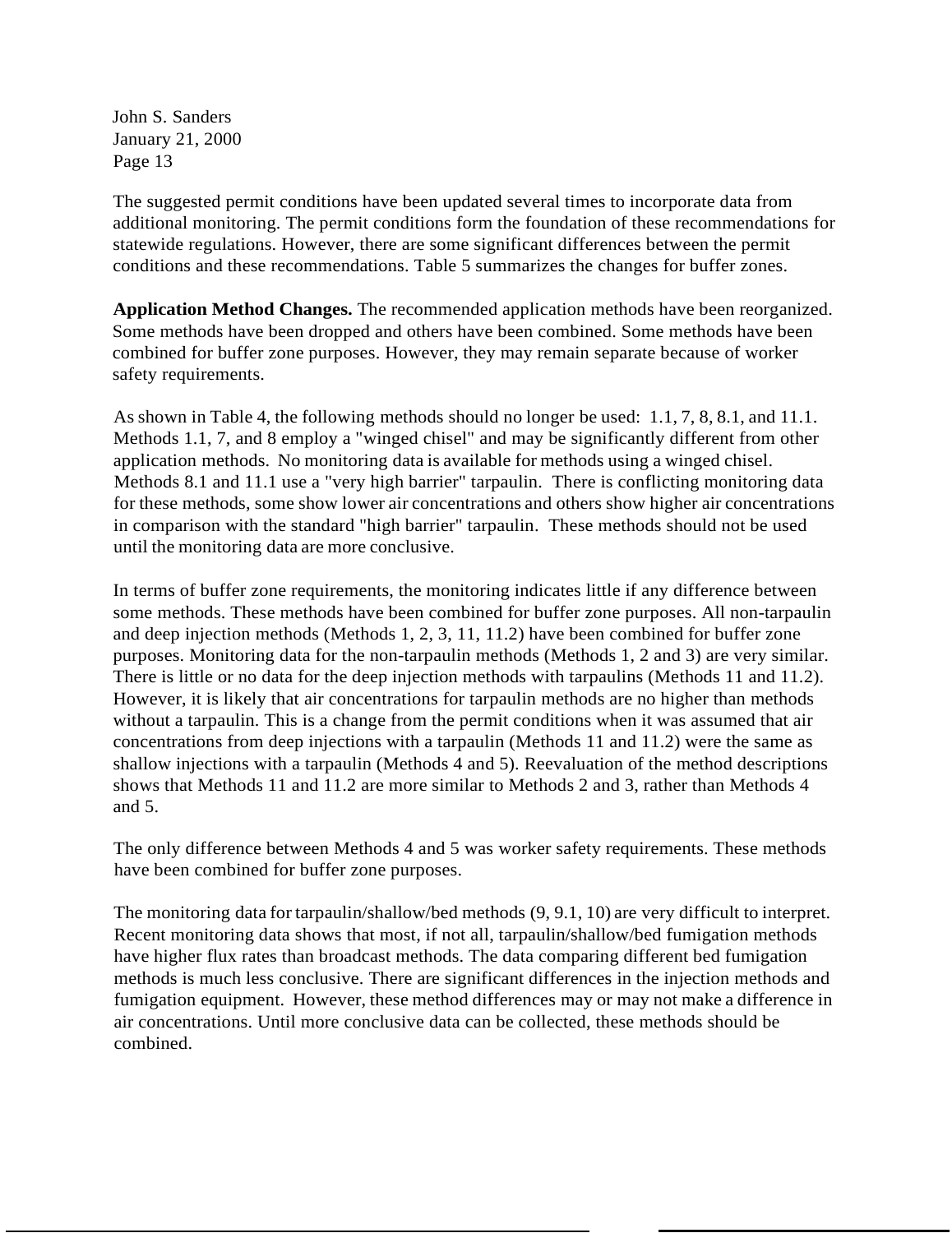**Recovery Adjustment.** As discussed in Attachment I, the flux rates have been adjusted for the sampling and analytical recovery documented in Biermann and Barry (1999). The suggested permit conditions employed a partial·recovery adjustment based on standard laboratory quality control analyses. In general, the suggested permit conditions are based on a recovery of 70 - 80 percent, the regulations are based on a recovery of 50 percent.

Attachments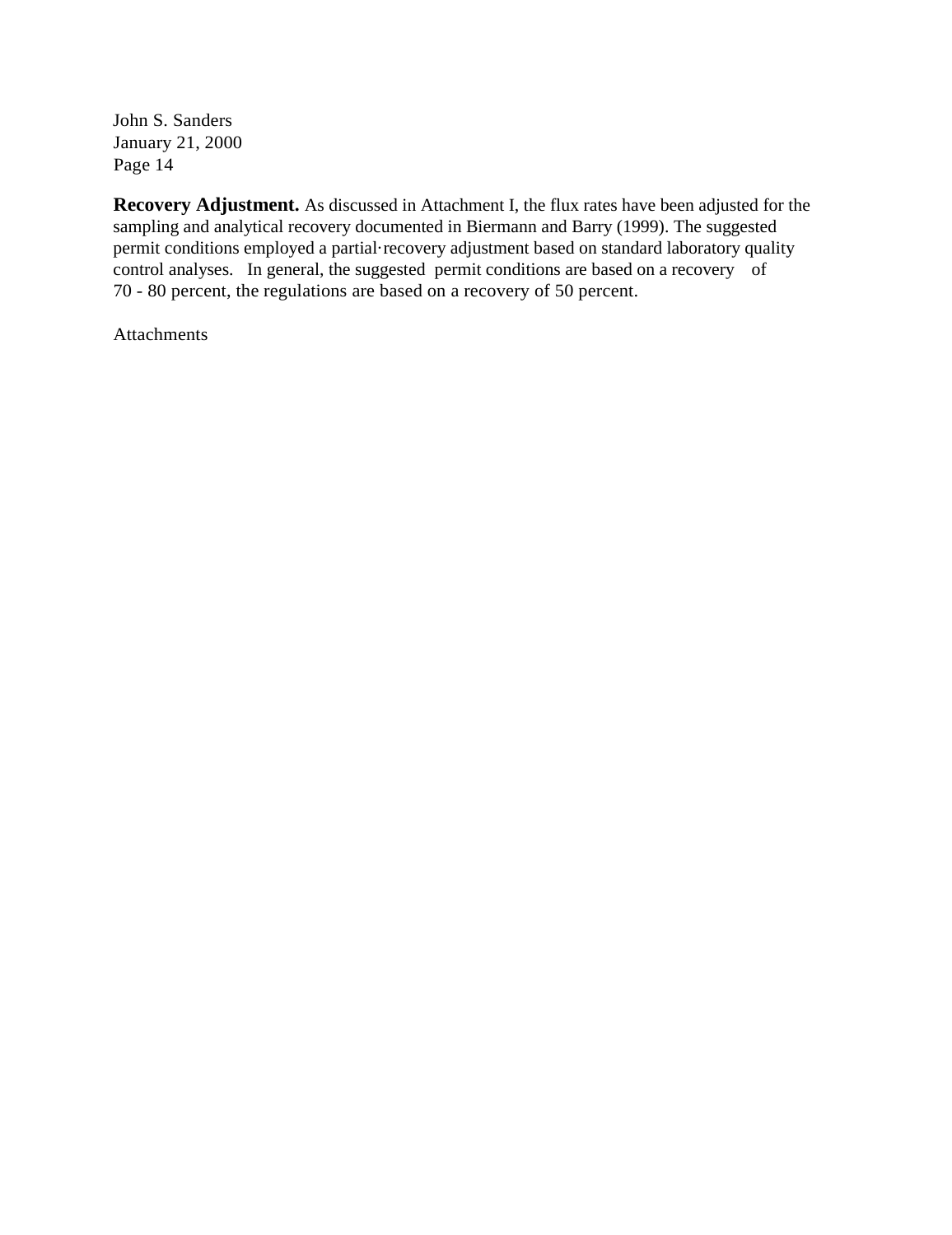#### **REFERENCES**

Biermann, Heinz W. and Terrell Barry. 1999. Evaluation of charcoal tube and SUMMA canister recoveries for methyl bromide air sampling. June 1999 State of California, Environmental Protection Agency, Department of Pesticide Regulation, Environmental Monitoring and Pest Management Branch, Environmental Hazards Assessment Program 830 K St, Sacramento, CA 95814-3510. EH99-02.

Johnson, Bruce, Terrell Barry and Pamela Wofford. 1999. Workbook for Gaussian modeling analysis of air concentration measurements. EH99-03. State of California, Environmental Protection Agency, Department of Pesticide Regulation, Environmental Monitoring and Pest Management Branch, Environmental Hazards Assessment Program, Sacramento, California 95814-3510.

Lim,L. 1999. Draft Methyl Bromide.Risk Characterization Document for Inhalation Exposure. California Environmental Protection Agency, Department of Pesticide Regulation.

Majewski, Michael S., Michael M. McChesney, James E. Woodrow, John H. Prueger and James N. Seiber. 1995. Aerodynamic measurements of methyl bromide volatilization from tarped and nontarped fields.Journal of Environmental Quality. 24:742-752.

Nelson, L. 1992. Methyl Bromide Preliminary Risk Characterization. Memorandum to Jim Wells, dated Februrary 11, 1992. California Environmental Protection Agency, Department of Pesticide Regulation.

Ross, L.J., B.Johnson, K.D. Kim, and J. Hsu. 1996. Prediction of methyl bromide flux from area sources using the ISCST model. Journal of Environmental Quality 25(4):885-891.

U.S. EPA. 1995. User's Guide for the Industrial Source complex (ISC3) Dispersion Models. Volume 1. User Instructions. U.S. EPA Office of Air Quality Planning and Standards; Emissions, Monitoring and Analysis Division, Research Triangle Park, North Carolina.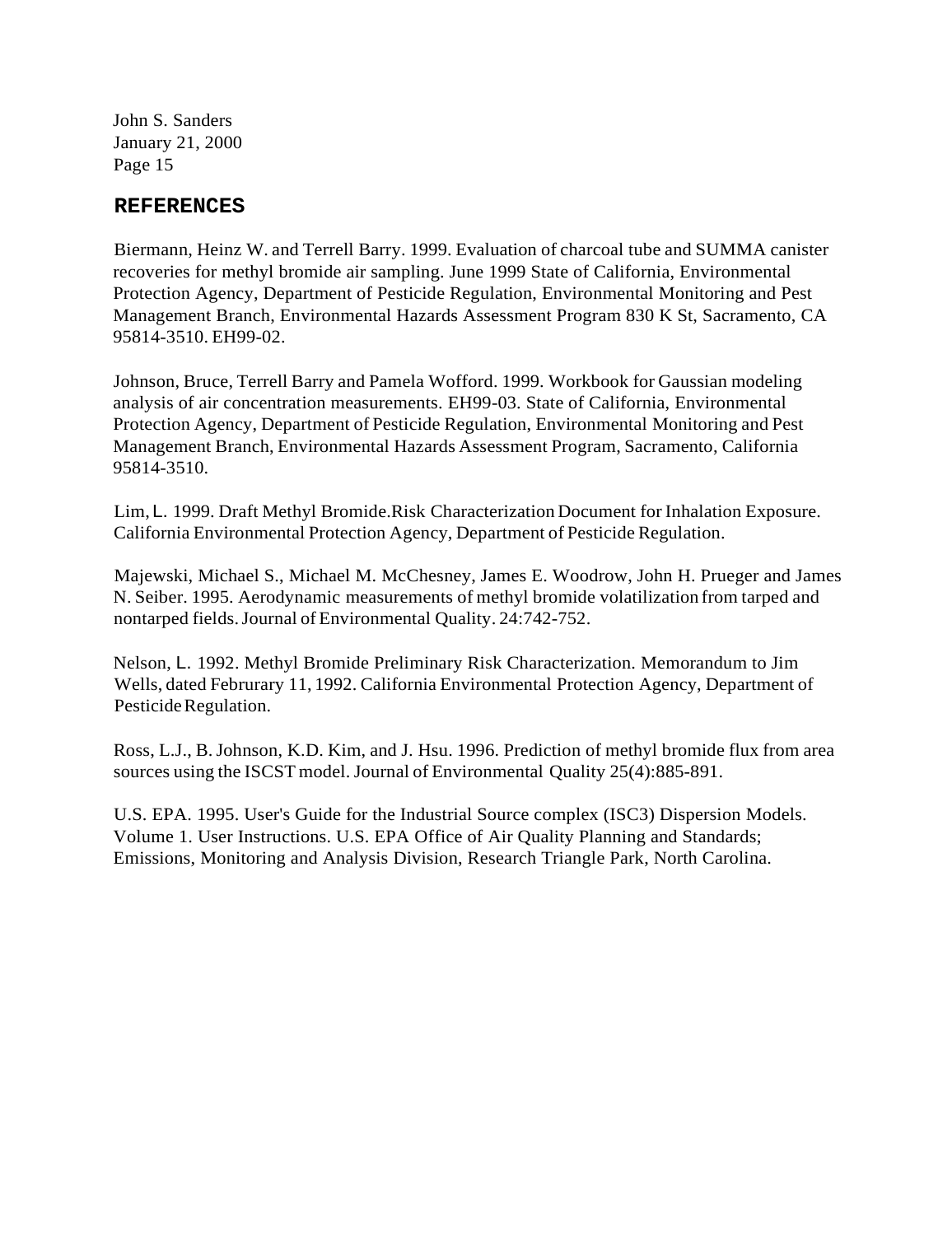Table 1. Methyl bromide bufferzone table for 24-hour exposure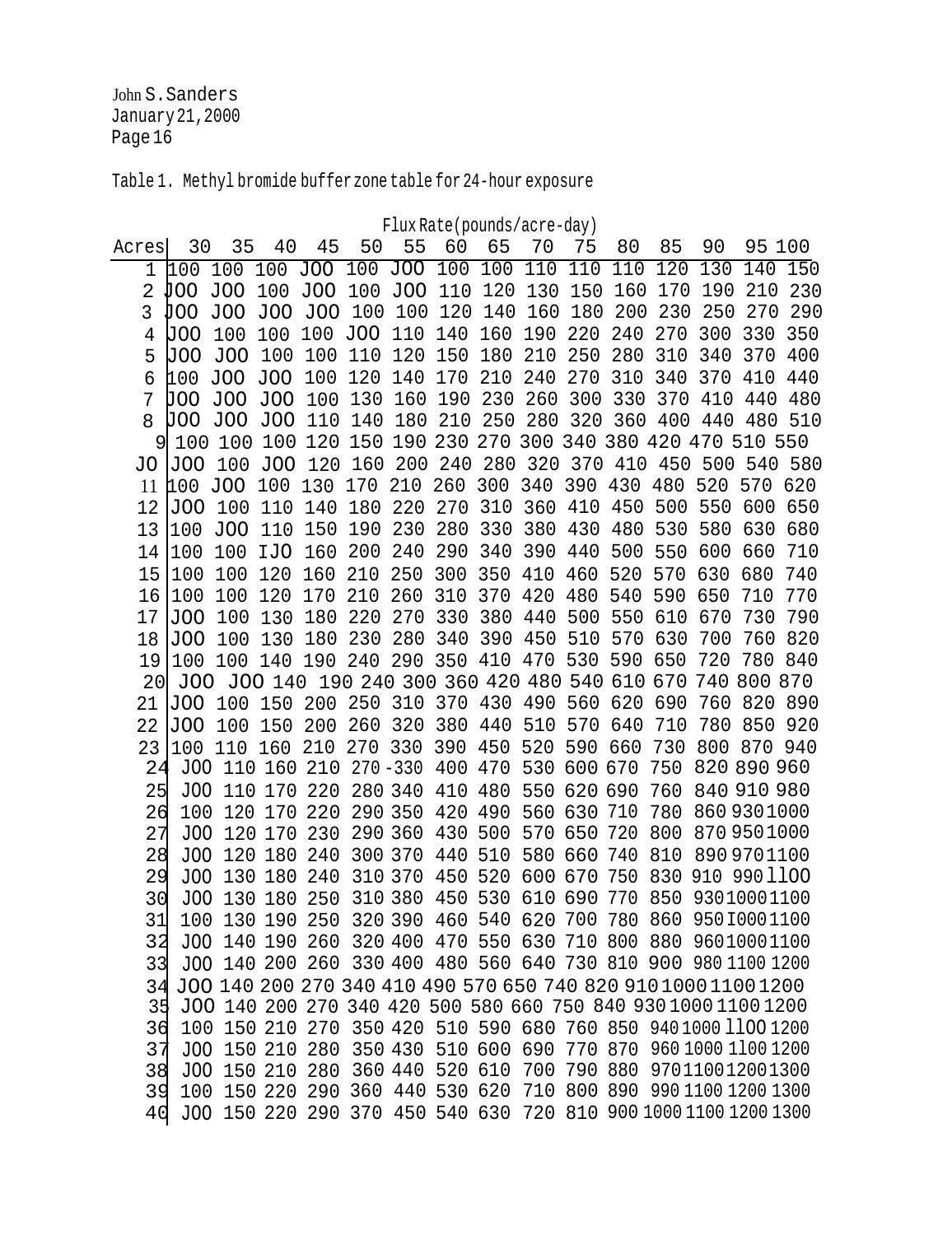Table 1. continued

|       |                |                                                                                                                                                           |     |     |     |     |     |     |     | Flux Rate (pounds/acre-day) |     |                                                                      |     |                    |                    |      |
|-------|----------------|-----------------------------------------------------------------------------------------------------------------------------------------------------------|-----|-----|-----|-----|-----|-----|-----|-----------------------------|-----|----------------------------------------------------------------------|-----|--------------------|--------------------|------|
| Acres |                | 105                                                                                                                                                       | 110 | 115 | 120 | 125 | 130 | 135 | 140 | 145                         | 150 | 155                                                                  | 160 | 165                | 170                | 175  |
|       | 1              | 170                                                                                                                                                       | 180 | 190 | 200 | 210 | 220 | 240 | 250 | 260                         | 270 | 280                                                                  | 290 | 300                | 3 <sub>JO</sub>    | 320  |
|       | $\overline{2}$ | 240                                                                                                                                                       | 260 | 280 | 290 | 310 | 330 | 350 | 360 | 380                         | 390 | 410                                                                  | 430 | 440                | 460                | 470  |
|       | 3              | 320                                                                                                                                                       | 340 | 360 | 380 | 410 | 430 | 450 | 470 | 490                         | 510 | 530                                                                  | 550 | 570                | 590                | 610  |
|       | $\overline{4}$ | 380                                                                                                                                                       | 410 | 430 | 460 | 490 | 510 | 540 | 560 | 590                         | 610 | 640                                                                  | 660 | 690                | 710                | 730  |
|       | 5              | 430                                                                                                                                                       | 460 | 490 | 520 | 550 | 580 | 610 | 640 | 670                         | 700 | 720                                                                  | 750 | 780                | 810                | 830  |
|       | 6              | 480                                                                                                                                                       | 510 | 540 | 580 | 610 | 640 | 670 | 700 | 740                         | 770 | 800                                                                  | 830 | 860                | 890                | 920  |
|       | 7              | 520                                                                                                                                                       | 550 | 590 | 620 | 660 | 690 | 730 | 760 | 800                         | 830 | 860                                                                  | 900 | 930                | 960                | 990  |
|       | 8              | 550                                                                                                                                                       | 590 | 630 | 670 | 710 | 750 | 780 | 820 | 860                         | 890 | 930                                                                  |     |                    | 960 1000 1000 1100 |      |
|       | 9              | 590                                                                                                                                                       | 630 | 670 | 710 | 760 | 800 | 840 | 870 | 910                         | 950 |                                                                      |     | 990 1000 1100 1100 |                    | 1100 |
|       | 10             | 630                                                                                                                                                       | 670 | 720 | 760 | 800 | 840 | 890 | 930 |                             |     | 970 1000 1000 1100 1100 1200                                         |     |                    |                    | 1200 |
|       | 11             | 660                                                                                                                                                       | 710 | 760 | 800 | 850 | 890 | 940 |     |                             |     | 980 1000 1100 1100 1200 1200 1200 1300                               |     |                    |                    |      |
|       | 12             | 700                                                                                                                                                       | 750 | 800 | 840 | 890 | 940 |     |     |                             |     |                                                                      |     |                    |                    |      |
| 13    |                | 730                                                                                                                                                       | 780 | 830 | 880 | 930 |     |     |     |                             |     | 980 1000 1100 1100 1200 1200 1300 1300 1400                          |     |                    |                    | 1400 |
| 14    |                | 760                                                                                                                                                       | 820 | 870 | 920 |     |     |     |     |                             |     | 970 1000 1100 1100 1200 1200 1300 1300 1400 1400                     |     |                    |                    | 1500 |
| 15    |                | 790                                                                                                                                                       | 850 | 900 |     |     |     |     |     |                             |     | 960 1000 1100 1100 1200 1200 1300 1300 1400 1400 1500                |     |                    |                    | 1500 |
| 16    |                | 820                                                                                                                                                       | 880 | 940 |     |     |     |     |     |                             |     | 990 1000 1100 1200 1200 1300 1300 1400 1400 1500 1500                |     |                    |                    | 1600 |
| 17    |                | 850                                                                                                                                                       | 910 |     |     |     |     |     |     |                             |     | 970 1000 1100 1100 1200 1300 1300 1400 1400 1500 1500 1600           |     |                    |                    | 1600 |
| 18    |                | 880                                                                                                                                                       |     |     |     |     |     |     |     |                             |     | 940 1000 1100 1100 1200 1200 1300 1400 1400 1500 1500 1600 1600      |     |                    |                    | 1700 |
| 19    |                | 910                                                                                                                                                       |     |     |     |     |     |     |     |                             |     | 970 1000 1100 1200 1200 1300 1300 1400 1400 1500 1600 1600 1700      |     |                    |                    | 1700 |
| 20    |                |                                                                                                                                                           |     |     |     |     |     |     |     |                             |     | 930 1000 1100 1100 1200 1200 1300 1400 1400 1500 1500 1600 1700 1700 |     |                    |                    | 1800 |
| 21    |                |                                                                                                                                                           |     |     |     |     |     |     |     |                             |     | 960 1000 1100 1200 1200 1300 1300 1400 1500 1500 1600 1700 1700 1800 |     |                    |                    | 1800 |
| 22    |                |                                                                                                                                                           |     |     |     |     |     |     |     |                             |     | 980 1100 1100 1200 1300 1300 1400 1400 1500 1600 1600 1700 1800 1800 |     |                    |                    | 1900 |
|       |                | 23 1000 1100 1100 1200 1300 1400 1400 1500 1500 1600 1700 1700 1800 1900                                                                                  |     |     |     |     |     |     |     |                             |     |                                                                      |     |                    |                    | 1900 |
|       |                | 24 1000 1100 1200 1200 1300 1400 1500 1500 1600 1700 1700 1800 1800 1900                                                                                  |     |     |     |     |     |     |     |                             |     |                                                                      |     |                    |                    | 2000 |
|       |                | 25 1100 1100 1200 1300 1300 1400 1500 1600 1600 1700 1800 1800 1900 1900                                                                                  |     |     |     |     |     |     |     |                             |     |                                                                      |     |                    |                    | 2000 |
|       |                | 26 1100 1200 1200 1300 1400 1400 1500 1600 1700 1700 1800 1900 1900 2000                                                                                  |     |     |     |     |     |     |     |                             |     |                                                                      |     |                    |                    | 2100 |
|       |                | 27 1100 1200 1300 1300 1400 1500 1600 1600 1700 1800 1800 1900 2000 2000                                                                                  |     |     |     |     |     |     |     |                             |     |                                                                      |     |                    |                    | 2100 |
|       |                | 28 1100 1200 1300 1400 1400 1500 1600 1700 1700 1800 1900 1900 2000 2100                                                                                  |     |     |     |     |     |     |     |                             |     |                                                                      |     |                    |                    | 2100 |
|       |                | 29 1200 1200 1300 1400 1500 1500 1600 1700 1800 1800 1900 2000 2100 2100                                                                                  |     |     |     |     |     |     |     |                             |     |                                                                      |     |                    |                    | 2200 |
|       |                | 30 1200 1300 1300 1400 1500 1600 1600 1700 1800 1900 1900 2000 2100 2200                                                                                  |     |     |     |     |     |     |     |                             |     |                                                                      |     |                    |                    | 2200 |
|       |                | 31 1200 1300 1400 1400 1500 1600 1700 1800 1800 1900 2000 2100 2100 2200                                                                                  |     |     |     |     |     |     |     |                             |     |                                                                      |     |                    |                    | 2300 |
|       |                | 32 1200 1300 1400 1500 1500 1600 1700 1800 1900 1900 2000 2100 2200 2200                                                                                  |     |     |     |     |     |     |     |                             |     |                                                                      |     |                    |                    | 2300 |
|       |                | 33 1200 1300 1400 1500 1600 1700 1700 1800 1900 2000 2100 2100 2200 2300 2400                                                                             |     |     |     |     |     |     |     |                             |     |                                                                      |     |                    |                    |      |
|       |                | 34 1300 1300 1400 1500 1600 1700 1800 1900 1900 2000 2100 2200 2200 2300 2400                                                                             |     |     |     |     |     |     |     |                             |     |                                                                      |     |                    |                    |      |
|       |                | 35 1300 1400 1500 1500 1600 1700 1800 1900 2000 2000 2100 2200 2300 2400                                                                                  |     |     |     |     |     |     |     |                             |     |                                                                      |     |                    |                    | 2400 |
|       |                | 36 1300 1400 1500 1600 1700 1700 1800 1900 2000 2100 2200 2200 2300 2400<br>37 1300 1400 1500 1600 1700 1800 1900 1900 2000 2100 2200 2300 2400 2400 2500 |     |     |     |     |     |     |     |                             |     |                                                                      |     |                    |                    | 2500 |
|       |                | 38 1300 1400 1500 1600 1700 1800 1900 2000 2100 2100 2200 2300 2400 2500                                                                                  |     |     |     |     |     |     |     |                             |     |                                                                      |     |                    |                    | 2500 |
|       |                | 39 1400 1500 1500 1600 1700 1800 1900 2000 2100 2200 2300 2300 2400 2500                                                                                  |     |     |     |     |     |     |     |                             |     |                                                                      |     |                    |                    | 2600 |
|       |                | 40 1400 1500 1600 1700 1800 1800 1900 2000 2100 2200 2300 2400 2500 2500                                                                                  |     |     |     |     |     |     |     |                             |     |                                                                      |     |                    |                    | 2600 |
|       |                |                                                                                                                                                           |     |     |     |     |     |     |     |                             |     |                                                                      |     |                    |                    |      |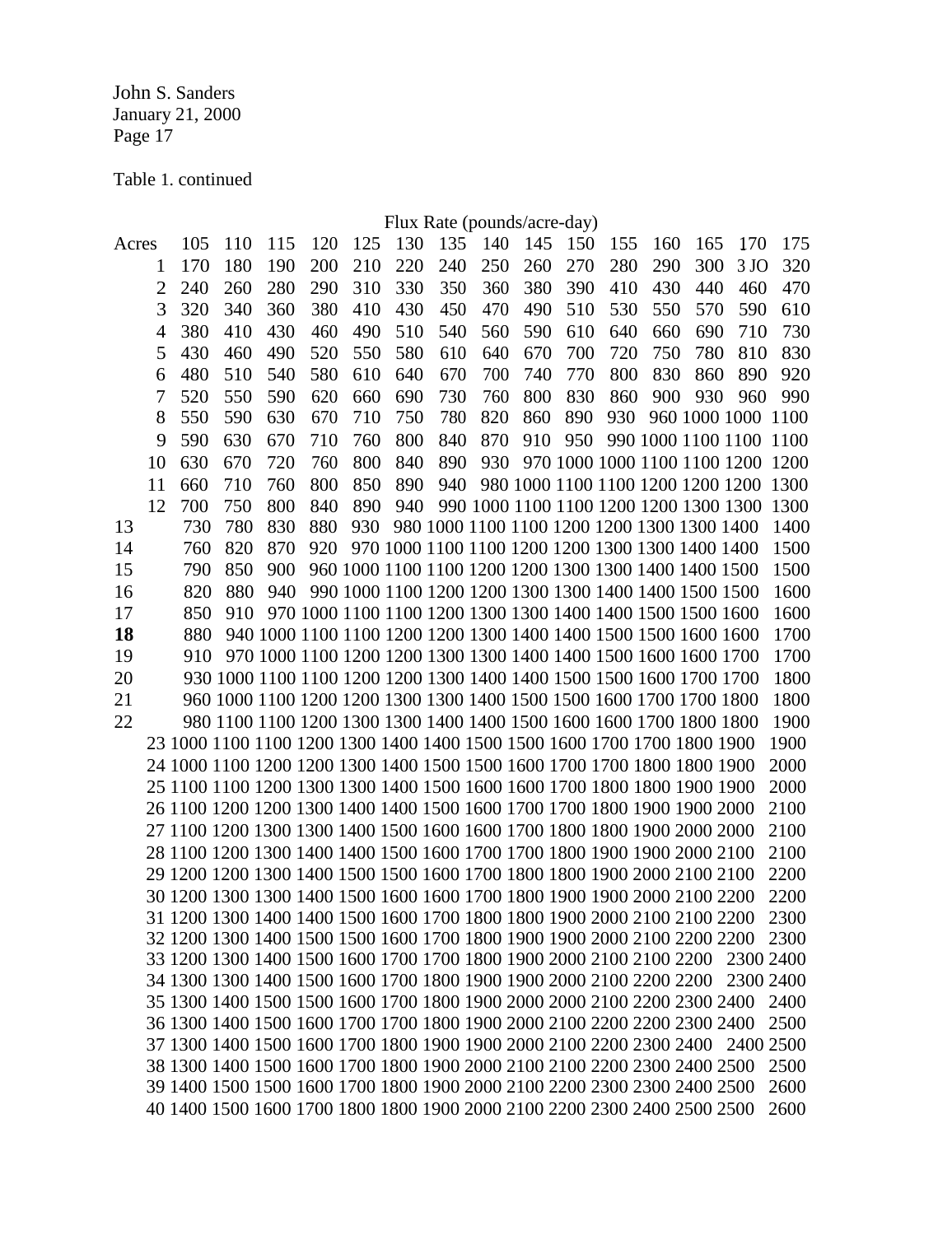Table 1. continued

Flux Rate (pounds/acre-day)

|                |     |     |     | They have (pounds) acre day                      |     |     |     |     |                                                      |      |
|----------------|-----|-----|-----|--------------------------------------------------|-----|-----|-----|-----|------------------------------------------------------|------|
| Acres          | 180 | 185 | 190 | 195                                              | 200 | 205 | 210 | 215 | 220                                                  | 225  |
| $\mathbf{1}$   | 330 | 350 | 360 | 370                                              | 380 | 390 | 400 | 400 | 410                                                  | 420  |
| $\overline{2}$ | 490 | 500 | 520 | 530                                              | 550 | 560 | 570 | 590 | 600                                                  | 620  |
| 3              | 630 | 650 | 670 | 690                                              | 710 | 730 | 750 | 760 | 780                                                  | 800  |
| 4              | 760 | 780 | 800 | 830                                              | 850 | 870 | 890 | 910 | 930                                                  | 950  |
| 5              | 860 | 890 | 910 | 940                                              |     |     |     |     | 960 990 1000 1000 1100 1100                          |      |
| 6              | 950 |     |     | 970 1000 1000 1100 1100 1100 1100 1200           |     |     |     |     |                                                      | 1200 |
|                |     |     |     |                                                  |     |     |     |     |                                                      | 1300 |
|                |     |     |     |                                                  |     |     |     |     |                                                      | 1400 |
|                |     |     |     |                                                  |     |     |     |     | 9 1200 1200 1200 1300 1300 1300 1400 1400 1400 1500  |      |
|                |     |     |     | 10 1200 1300 1300 1400 1400 1400 1500 1500 1500  |     |     |     |     |                                                      | 1600 |
|                |     |     |     | 11 1300 1400 1400 1400 1500 1500 1500 1600 1600  |     |     |     |     |                                                      | 1600 |
|                |     |     |     |                                                  |     |     |     |     | 12 1400 1400 1500 1500 1500 1600 1600 1700 1700 1700 |      |
|                |     |     |     | 13 1400 1500 1500 1600 1600 1700 1700 1700 1800  |     |     |     |     |                                                      | 1800 |
|                |     |     |     |                                                  |     |     |     |     | 14 1500 1600 1600 1600 1700 1700 1800 1800 1800 1900 |      |
|                |     |     |     |                                                  |     |     |     |     | 15 1600 1600 1700 1700 1700 1800 1800 1900 1900 2000 |      |
|                |     |     |     |                                                  |     |     |     |     | 16 1600 1700 1700 1800 1800 1900 1900 1900 2000 2000 |      |
|                |     |     |     |                                                  |     |     |     |     | 17 1700 1700 1800 1800 1900 1900 2000 2000 2100 2100 |      |
|                |     |     |     |                                                  |     |     |     |     | 18 1700 1800 1800 1900 1900 2000 2000 2100 2100 2200 |      |
|                |     |     |     |                                                  |     |     |     |     |                                                      |      |
|                |     |     |     |                                                  |     |     |     |     |                                                      |      |
|                |     |     |     |                                                  |     |     |     |     | 21 1900 1900 2000 2000 2100 2200 2200 2300 2300 2400 |      |
|                |     |     |     | 22 1900 2000 2000 2100 2200 2200 2300 2300 2400  |     |     |     |     |                                                      | 2400 |
|                |     |     |     | 23 2000 2000 2100 2200 2200 2300 2300 2400 2400  |     |     |     |     |                                                      | 2500 |
|                |     |     |     |                                                  |     |     |     |     | 24 2000 2100 2100 2200 2300 2300 2400 2400 2500 2500 |      |
|                |     |     |     | 25 2100 2100 2200 2300 2300 2400 2400 2500 2500  |     |     |     |     |                                                      | 2600 |
|                |     |     |     | 26 2100 2200 2200 2300 2400 2400 2500 2500 2600  |     |     |     |     |                                                      | 2700 |
|                |     |     |     | 27 2200 2200 2300 2400 2400 2500 2500 2600 2700  |     |     |     |     |                                                      | 2700 |
|                |     |     |     | 28 2200 2300 2300 2400 2500 2500 2600 2600 2700  |     |     |     |     |                                                      | 2800 |
|                |     |     |     | 29 2300 2300 2400 2500 2500 2600 2600 2700 2800  |     |     |     |     |                                                      | 2800 |
|                |     |     |     | 30 2300 2400 2400 2500 2600 2600 2700 2800 2800  |     |     |     |     |                                                      | 2900 |
|                |     |     |     |                                                  |     |     |     |     | 31 2300 2400 2500 2500 2600 2700 2700 2800 2900 2900 |      |
|                |     |     |     | 32 2400 2500 2500 2600 2700 2700 2800 2900 2900  |     |     |     |     |                                                      | 3000 |
|                |     |     |     | 33 2400 2500 2600 2600 2700 2800 2800 2900 3000  |     |     |     |     |                                                      | 3000 |
|                |     |     |     | 34 2500 2500 2600 2700 2800 2800 2900 3000 3000  |     |     |     |     |                                                      | 3100 |
|                |     |     |     | 35 2500 2600 2700 2700 2\$00 2900 2900 3000 3100 |     |     |     |     |                                                      | 3100 |
|                |     |     |     | 36 2500 2600 2700 2800 2800 2900 3000 3100 3100  |     |     |     |     |                                                      | 3200 |
|                |     |     |     | 37 2600 2700 2700 2800 2900 3000 3000 3100 3200  |     |     |     |     |                                                      | 3200 |
|                |     |     |     | 38 2600 2700 2800 2900 2900 3000 3100 3100 3200  |     |     |     |     |                                                      | 3300 |
|                |     |     |     | 39 2700 2700 2800 2900 3000 3000 3100 3200 3300  |     |     |     |     |                                                      | 3300 |
|                |     |     |     | 40 2700 2800 2900 2900 3000 3100 3200 3200 3300  |     |     |     |     |                                                      | 3400 |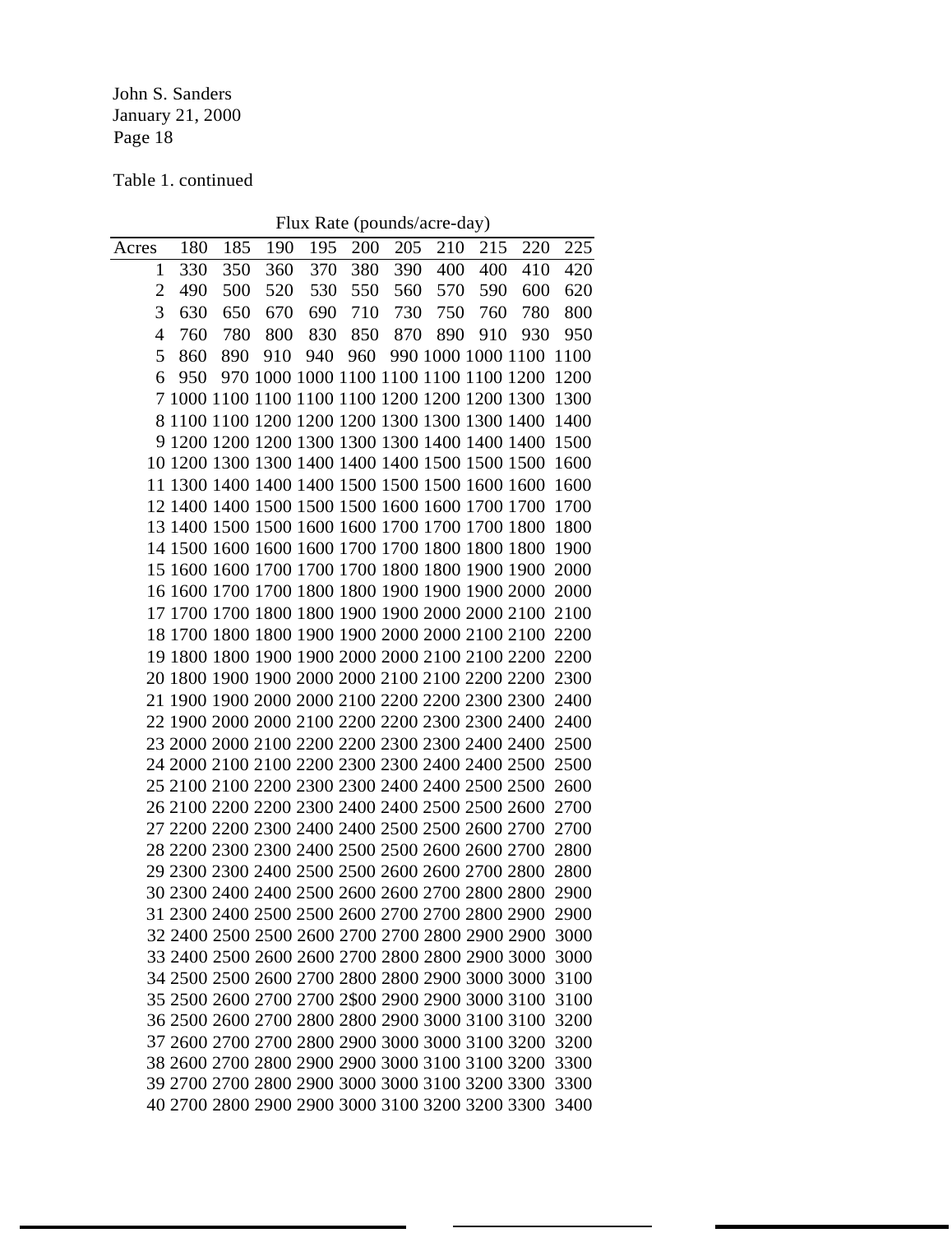# Table 2. Methyl bromide buffer zone table for 12-hour exposure

|                |     |     |     |     |     |      | Flux Rate (pounds/acre-day) |     |     |     |     |     |     |                         |          |
|----------------|-----|-----|-----|-----|-----|------|-----------------------------|-----|-----|-----|-----|-----|-----|-------------------------|----------|
| Acres          | 60  | 70  | 80  | 90  | 100 | 110  | 120                         | 130 | 140 | 150 | 160 | 170 | 180 | 190                     | 200      |
| 1              | 50  | 50  | 50  | 50  | 50  | 50   | 60                          | 70  | 80  | 90  | 100 | 120 | 130 | 140                     | 150      |
| $\overline{c}$ | 50  | 50  | 50  | 50  | 60  | 70   | 90                          | 100 | 120 | 140 | 150 | 170 | 190 | 210                     | 230      |
| 3              | 50  | 50  | 50  | 60  | 80  | 100  | 120                         | 140 | 160 | 180 | 200 | 220 | 250 | 270                     | 290      |
| $\overline{4}$ | 50  | 50  | 60  | 70  | 100 | .120 | 140                         | 170 | 190 | 220 | 240 | 270 | 300 | 320                     | 350      |
| 5              | 50  | 50  | 60  | 90  | 110 | 130  | 160                         | 190 | 220 | 250 | 280 | 310 | 340 | 370                     | 400      |
| 6              | 50  | 50  | 70  | 100 | 120 | 150  | 180                         | 210 | 240 | 270 | 310 | 340 | 370 | 410                     | 440      |
| 7              | 50  | 50  | 80  | 100 | 130 | 160  | 200                         | 230 | 260 | 300 | 330 | 370 | 400 | 440                     | 480      |
| 8              | 50  | 60  | 80  | 110 | 140 | 180  | 210                         | 250 | 280 | 320 | 360 | 400 | 430 | 470                     | 510      |
| 9              | 50  | 60  | 90  | 120 | 150 | 190  | 230                         | 260 | 300 | 340 | 380 | 420 | 460 | 510                     | 550      |
| 10             | 50  | 70  | 100 | 130 | 160 | 200  | 240                         | 280 | 320 | 360 | 410 | 450 | 490 | 540                     | 580      |
| 11             | 50  | 70  | 100 | 140 | 170 | 210  | 250                         | 300 | 340 | 380 | 430 | 480 | 520 | 570                     | 620      |
| 12             | 50  | 70  | 110 | 140 | 180 | 220  | 270                         | 310 | 360 | 400 | 450 | 500 | 550 | 600                     | 650      |
| 13             | 50  | 80  | 110 | 150 | 190 | 230  | 280                         | 330 | 370 | 420 | 470 | 520 | 580 | 630                     | 680      |
| 14             | 50  | 80  | 120 | 160 | 200 | 240  | 290                         | 340 | 390 | 440 | 490 | 550 | 600 | 650                     | 710      |
| 15             | 50  | 80  | 120 | 160 | 210 | 250  | 300                         | 350 | 410 | 460 | 510 | 570 | 630 | 680                     | 740      |
| 16             | 50  | 90  | 130 | 170 | 210 | 260  | 310                         | 370 | 420 | 480 | 530 | 590 | 650 | 710                     | 760      |
| 17             | 60  | 90  | 130 | 170 | 220 | 270  | 320                         | 380 | 440 | 490 | 550 | 610 | 670 | 730                     | 790      |
| 18             | 60  | 90  | 130 | 180 | 230 | 280  | 340                         | 390 | 450 | 510 | 570 | 630 | 690 | 750                     | 820      |
| 19             | 60  | 100 | 140 | 190 | 240 | 290  | 350                         | 400 | 460 | 530 | 590 | 650 | 710 | 780                     | 840      |
| 20             | 60  | 100 | 140 | 190 | 240 | 300  | 360                         | 420 | 480 | 540 | 600 | 670 | 740 | 800                     | 870      |
| 21             | 60  | 100 | 150 | 200 | 250 | 310  | 370                         | 430 | 490 | 560 | 620 | 690 | 760 | 820                     | 890      |
| 22             | 70  | 110 | 150 | 200 | 260 | 310  | 380                         | 440 | 500 | 570 | 640 | 710 | 780 | 850                     | 910      |
| 23             | 70  | 110 | 160 | 210 | 260 | 320  | 390                         | 450 | 520 | 590 | 650 | 730 | 800 | 870                     | 940      |
| 24             | 70  | 11O | 160 | 210 | 270 | 330  | 390                         | 460 | 530 | 600 | 670 | 740 | 820 | 890                     | 960      |
| 25             | 70  | 110 | 160 | 220 | 280 | 340  | 400                         | 470 | 540 | 610 | 690 | 760 | 840 | 910                     | 990      |
| 26             | 70  | 120 | 170 | 220 | 280 | 350  | 410                         | 480 | 550 | 630 | 700 | 780 | 850 |                         | 930 1000 |
| 27             | 80  | 120 | 170 | 230 | 290 | 350  | 420                         | 490 | 570 | 640 | 720 | 800 | 870 |                         | 950 1000 |
| 28             | 80  | 120 | 170 | 230 | 300 | 360  | 430                         | 500 | 580 | 660 | 730 | 810 | 890 |                         | 970 1100 |
| 29             | 80  | 130 | 180 | 240 | 300 | 370  | 440                         | 520 | 590 | 670 | 750 | 830 | 910 |                         | 990 llOO |
| 30             | 80  | 130 | 180 | 240 | 310 | 380  | 450                         | 530 | 600 | 680 | 760 | 850 |     | 930 1000 1100           |          |
| 31             | 80  | 130 | 190 | 250 | 310 | 390  | 460                         | 540 | 620 | 700 | 780 | 860 |     | 950 1000 llOO           |          |
| 32             | 80  | 130 | 190 | 250 | 320 | 390  | 470                         | 550 | 630 | 710 | 790 | 880 |     | 960 1000 1100           |          |
| 33             | 90  | 140 | 190 | 260 | 330 | 400  | 480                         | 560 | 640 | 720 | 810 | 890 |     | 980 llOO 1200           |          |
| 34             | 90  | 140 | 200 | 260 | 330 | 410  | 490                         | 570 | 650 | 740 | 820 |     |     | 910 1000 1100 1200      |          |
| 35             | 90  | 140 | 200 | 270 | 340 | 420  | 500                         | 580 | 660 | 750 | 840 |     |     | 930 1000 1100 1200      |          |
| 36             | 90  | 140 | 210 | 270 | 350 | 420  | 500                         | 590 | 680 | 760 | 850 |     |     | 940 1000 llOO 1200      |          |
| 37             | 90  | 150 | 210 | 280 | 350 | 430  | 510                         | 600 | 690 | 780 | 870 |     |     | 960 1000 1100 1200      |          |
| 38             | 90  | 150 | 210 | 280 | 360 | 440  | 520                         | 610 | 700 | 790 | 880 |     |     | 970 1100 1200 1200      |          |
| 39             | 90  | 150 | 220 | 290 | 360 | 440  | 530                         | 620 | 710 | 800 | 890 |     |     | 980 1100 1200 1300      |          |
| 40             | 100 | 150 | 220 | 290 | 370 | 450  | 540                         | 630 | 720 | 810 |     |     |     | 900 1000 1100 1200 1300 |          |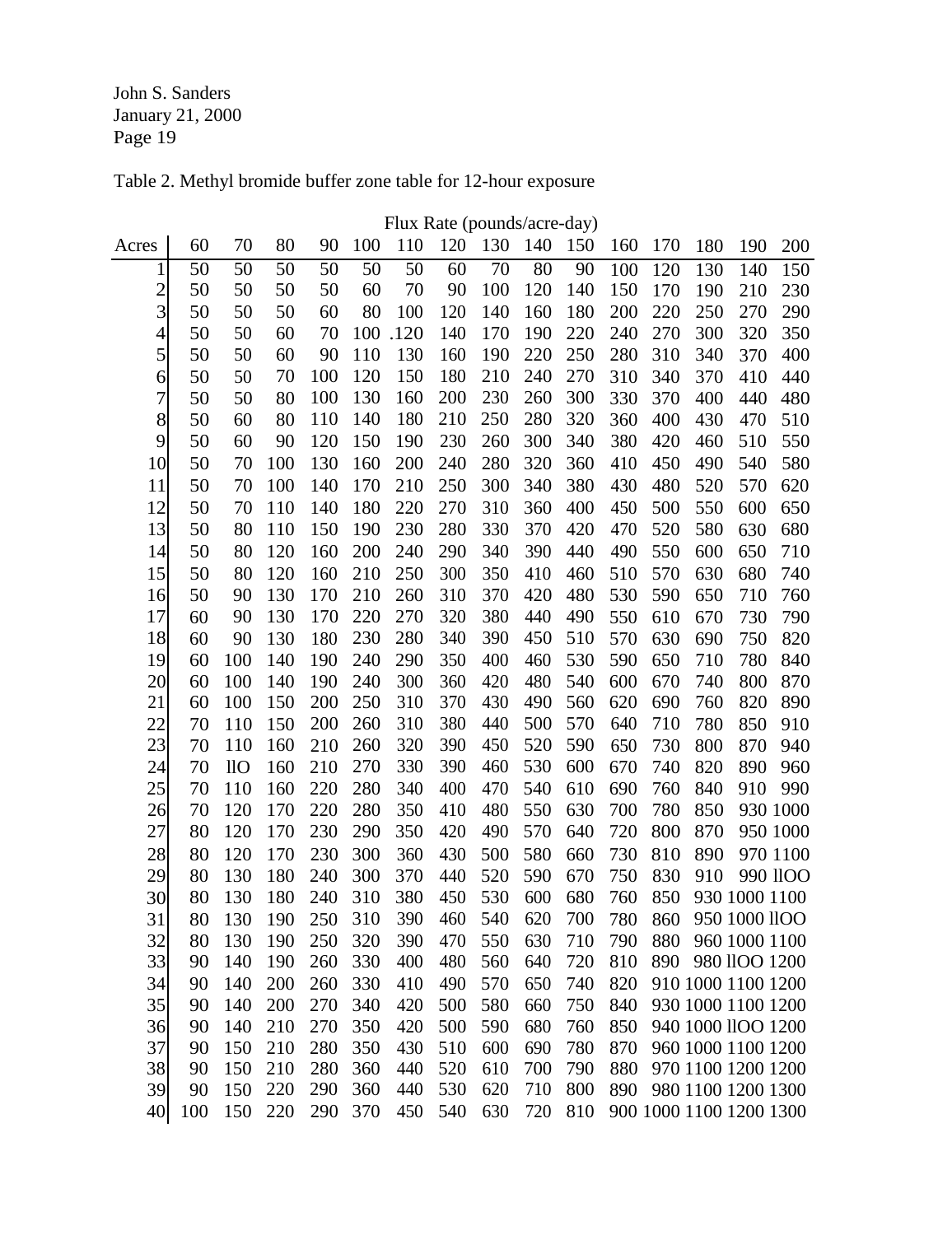# Table 3. Comparison of methyl bromide buffer zones to monitoring data

|                  |                  |                      |                   |           |         |                | Distance to |                             |
|------------------|------------------|----------------------|-------------------|-----------|---------|----------------|-------------|-----------------------------|
| Application      |                  |                      |                   |           | Applic  |                | $0.21$ ppm, | Buffer Zone,                |
| Monitored and    | Bed/             |                      | Chisel            | Injection | Rate    |                | Unadjusted  | Unadjusted                  |
| Study ID'        |                  | Broadcast Tarpaulinb | Type'             | Depth     | (lb/ac) | Acres          |             | Recovery (ft) Recovery (ft) |
| 1:SEI.I          | <b>Bed</b>       | None                 | Rearward          | 12        | 186     | 19             | 290         | 390                         |
| 2: SEl.2         | Bed              | None                 | Rearward          | 12        | 180     | 15             | 190         | 330                         |
| 3: SEl.3/EHI27-2 | <b>Bed</b>       | None                 | Rearward          | 12        | 180     | 15             | 240         | 330                         |
|                  |                  |                      |                   |           |         |                |             |                             |
| 4: SE2.2         | <b>Broadcast</b> | None                 | Forward           | 20        | 396     | 15"            | 770         | 1170                        |
| 5: EH164-7       | <b>Broadcast</b> | None                 | Forward           | 20        | 348     | 33             | 60          | 1540                        |
| $6: S104.2 - 1$  | <b>Broadcast</b> | None                 | Forward           | 24        | 396     | 40             | 1710        | 2010                        |
| 7: SIOOBl.1      | <b>Broadcast</b> | None                 | Forward           | 24        | 400     | 20             | 190         | 940                         |
| 8: SI JO.I       | <b>Broadcast</b> | None                 | Forward           | 24        | 450     | $\overline{7}$ | 50          | 780                         |
|                  |                  |                      |                   |           |         |                |             |                             |
| 9: TC199         | <b>Broadcast</b> | HB                   | Nobel Plow        | 12        | 396     | 20             | 470         | 590                         |
| 10: EH127-1      | <b>Broadcast</b> | HB                   | Nobel Plow        | 12        | 235     | 10             | <10         | 100                         |
| 11: EHI50-6      | <b>Broadcast</b> | HB                   | Nobel Plow        | 12        | 200     | 10             | $<$ 30      | 50                          |
| 12: EH163-2      | <b>Broadcast</b> | HB                   | Nobel Plow        | 12        | 180     | 9              | $<$ 20      | 90                          |
| 13: EH164-5      | <b>Broadcast</b> | HB                   | Nobel Plow        | 12        | 205     | 12             | $<$ 20      | 220                         |
| 14: EHI64-IOA    | <b>Broadcast</b> | HB                   | Nobel Plow        | 12        | 231     | I              | $<$ IO      | 50                          |
| 15: EH164-IOC    | <b>Broadcast</b> | HB                   | Nobel Plow        | 12        | 234     | I              | $<$ 10      | 50                          |
| 16: EH164-IOE    | <b>Broadcast</b> | HB                   | Nobel Plow        | 12        | 231     | I              | <10         | 50                          |
| 17: EHI64-IOG    | <b>Broadcast</b> | HB                   | Nobel Plow        | 12        | 226     | I              | $<$ 10      | 50                          |
| 18: TC324.1      | <b>Broadcast</b> | HB                   | Nobel Plow        | 12        | 216     | 5              | <10         | 50                          |
| 19: EH163-4      | <b>Broadcast</b> | HB                   | Nobel Plow        | 12        | 214     | $\overline{c}$ | $<$ IO      | 50                          |
| 20: BR787.IA     | <b>Broadcast</b> | HB                   | <b>Nobel Plow</b> | 12        | 186     | I              | <10         | 100                         |
| 21: BR787.2A     | <b>Broadcast</b> | HB                   | <b>Nobel Plow</b> | 12        | 178     | I              | $<$ 10      | 100                         |
|                  |                  |                      |                   |           |         |                |             |                             |
| 22: SIIOFI       | <b>Bed</b>       | HB                   | Rearward          | 6         | 256     | 9              | $<$ 10      | 110                         |
| 23: EH164-2      | <b>Bed</b>       | HB                   | Rearward          | 6         | 160     | 4              | 90          | 130                         |
|                  |                  |                      |                   |           |         |                |             |                             |
| 24: EH 164-11    | <b>Bed</b>       | HB                   | Rearward          | 6         | 206     | 9              | 310         | 430                         |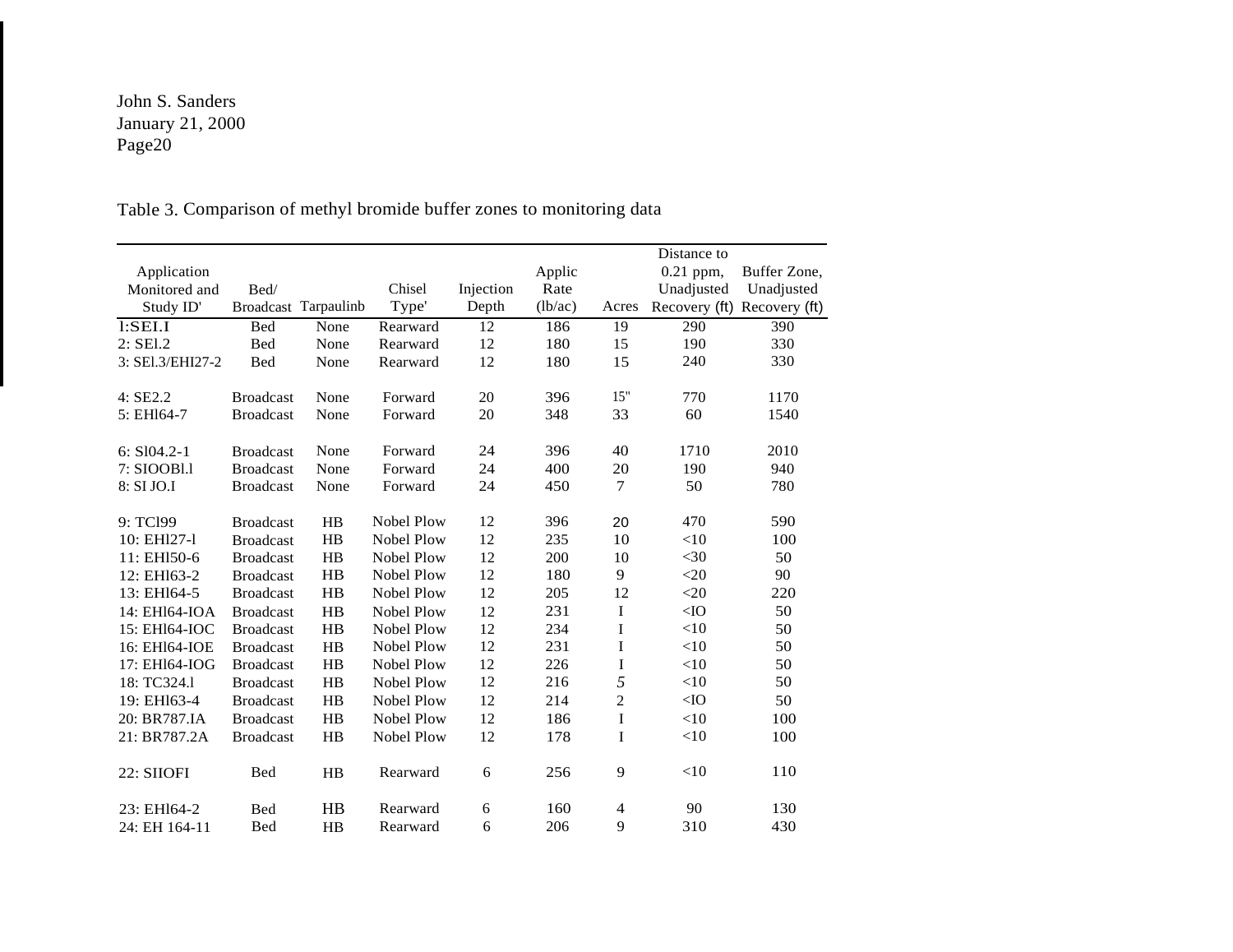# Table 3.continued

|               |                  |                      |             |           |         |       | Distance to   |                   |
|---------------|------------------|----------------------|-------------|-----------|---------|-------|---------------|-------------------|
| Application   |                  |                      |             |           | Applic  |       | 0.21          | ppm, Buffer Zone, |
| Monitored and | Bed/             |                      | Chisel      | Injection | Rate    |       | Unadjusted    | Unadjusted        |
| Study ID'     |                  | Broadcast Tarpaulinb | Type'       | Depth     | (lb/ac) | Acres | Recovery (ft) | Recovery (ft)     |
|               |                  |                      |             |           |         |       |               |                   |
| 25: BR787.IB  | <b>Bed</b>       | HB                   | In          | 6         | 177     |       | $<$ IO        | 100               |
| 26: BR787.IC  | <b>Bed</b>       | HB                   | Ahead       | 6         | 176     |       | $<$ IO        | 100               |
| 27: BR787.2B  | <b>Bed</b>       | <b>HB</b>            | Ahead       | 6         | 245     |       | I IO          | 140               |
| 28: BR787.2C  | <b>Bed</b>       | HB                   | In          | 6         | 174     |       | 140           | 100               |
| 29: EH150-2   | <b>Bed</b>       | HB                   | Rearward    | 6         | 200     | 20    | 990           | 1430              |
| 30: EH164-6   | <b>Bed</b>       | HB                   | Rearward    | 6         | 196     | 16    | 620           | 1260              |
|               |                  |                      |             |           |         |       |               |                   |
| 31: TC203     | <b>Broadcast</b> | HR                   | Forward     | 20        | 405     | 7     | 30            | 810               |
| 32: EH150-1   | <b>Bed</b>       | HB                   | Drip Tubing |           | 200     | 25    | 740-1020      | 2590              |
| 33: EH150-3   | <b>Bed</b>       | HB                   | Drip Tubing |           | 200     | 14    | 260           | 1870              |
| 34: EH150-4   | Bed              | $_{\rm HB}$          | Drip Tubing |           | 200     | 14    | 730           | 1870              |